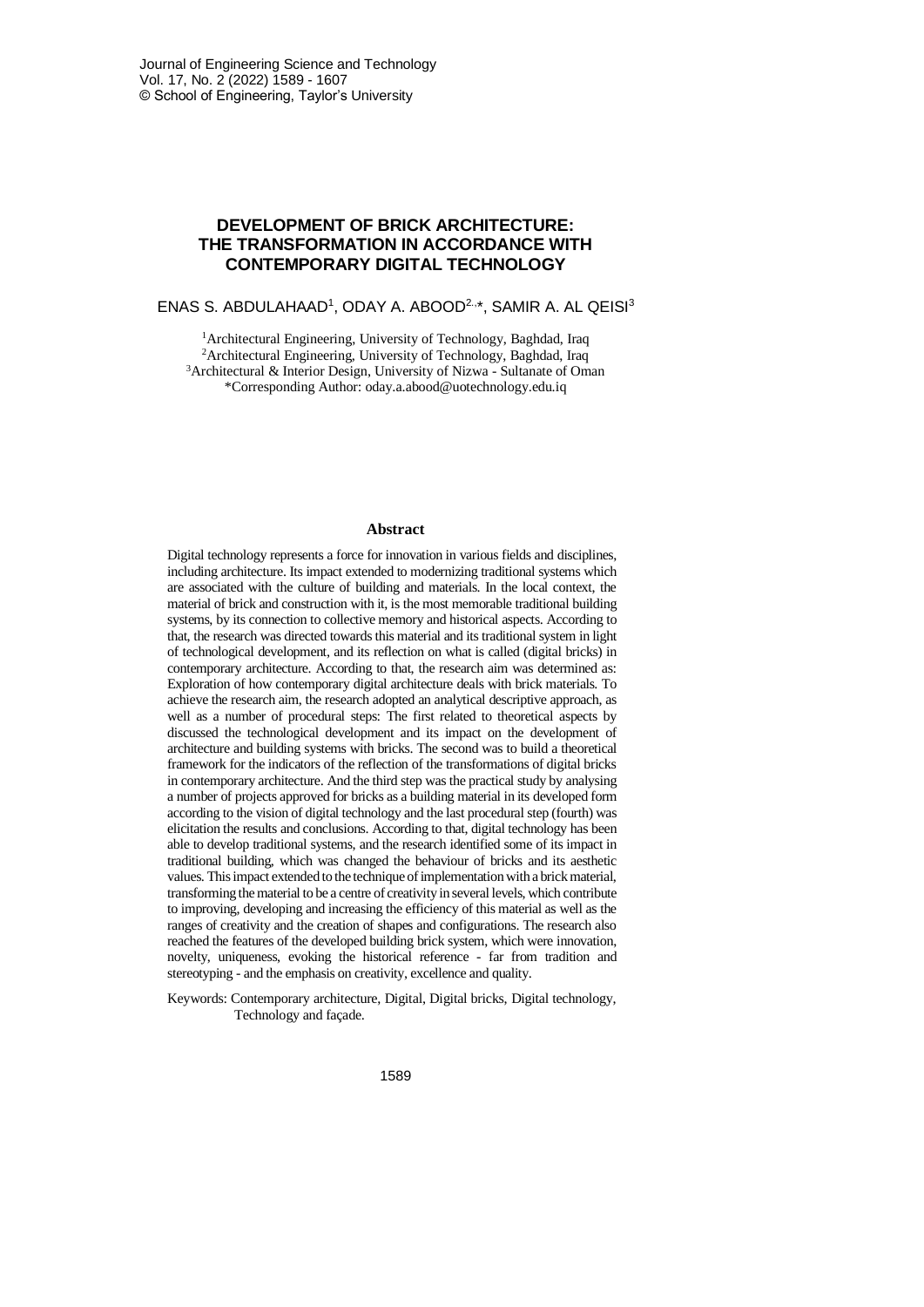# **1. Introduction**

The digital revolution replaced many traditional concepts in architecture through exchanging building materials and dealing with them. One of these materials is (bricks) which are traditional material present since ancient times. In the other hand, the digital revolution faced various challenges, the important one of them are the view towards traditional materials which connect with the identity of the traditional civilizations, local contexts and cultural values.

In the context of the duality of: (tradition, innovation) and (modernity, old), many inquiries arise about to the impact of technological development and its reflection on the development of traditional construction systems and materials, including the brick (as traditional material). This matter is directing the research aim towards: Exploration of how contemporary digital architecture deals with brick materials.

To achieve this aim, the research adopted an analytical and descriptive methodology that included four procedural steps: The first was about the theoretical aspects which related to the impact of digital technology on traditional construction systems and brick construction - as a special case - then discussed the similarities and convergences between brick construction and the digital parametric model. Then, discussed how digital technology deals with bricks, the transformation and development in it to be a material compatible with contemporary technology, and the levels of this development in the process of building architecture.

The second procedural step was to build a theoretical framework for the aspects of the reflection of digital bricks in contemporary architecture, by investing in the scientific knowledge achieved from the previous procedural step, and through analysing a number of specialized studies. Then, the research proceeded to the practical study by analysing number of projects, and then moved to the final procedural step which was elicitation the results and conclusions.

# **2.The effect of digital technology on traditional construction systems bricks as a special case**

Today's digital technology guides the architectural construction process and its impact on building materials. The big effect is convergence of technology modelling method with the building of brick walls which based on modules.

## **2.1. Digital technology approach with bricks as a building material**

Digital technology is based on the modelling of the internal elements that make up the total system, and that convergence of (the brick) as a building material - the basic formative unit of the modelling process, where (the brick) represents a unified sub-unit with fixed dimensions, shape and size to form a total system (walls) based on the relationships between the dimensions of the brick And the relationships represented by the method of linking the joints within an organization based on the relationships between the units and the assembly pattern within a physical form orientation in different directions according to the design objectives, but it is related to semantic relationships that the designer is familiar with [1]. On the other hand, it is necessary to understand these relationships and deal with them - during the design and integrate them with the official design objectives - to define the architectural entity (styles) in terms of paradigm and adjust the geometric shapes without the need to constantly reconfigure them by drafting the basic rules for the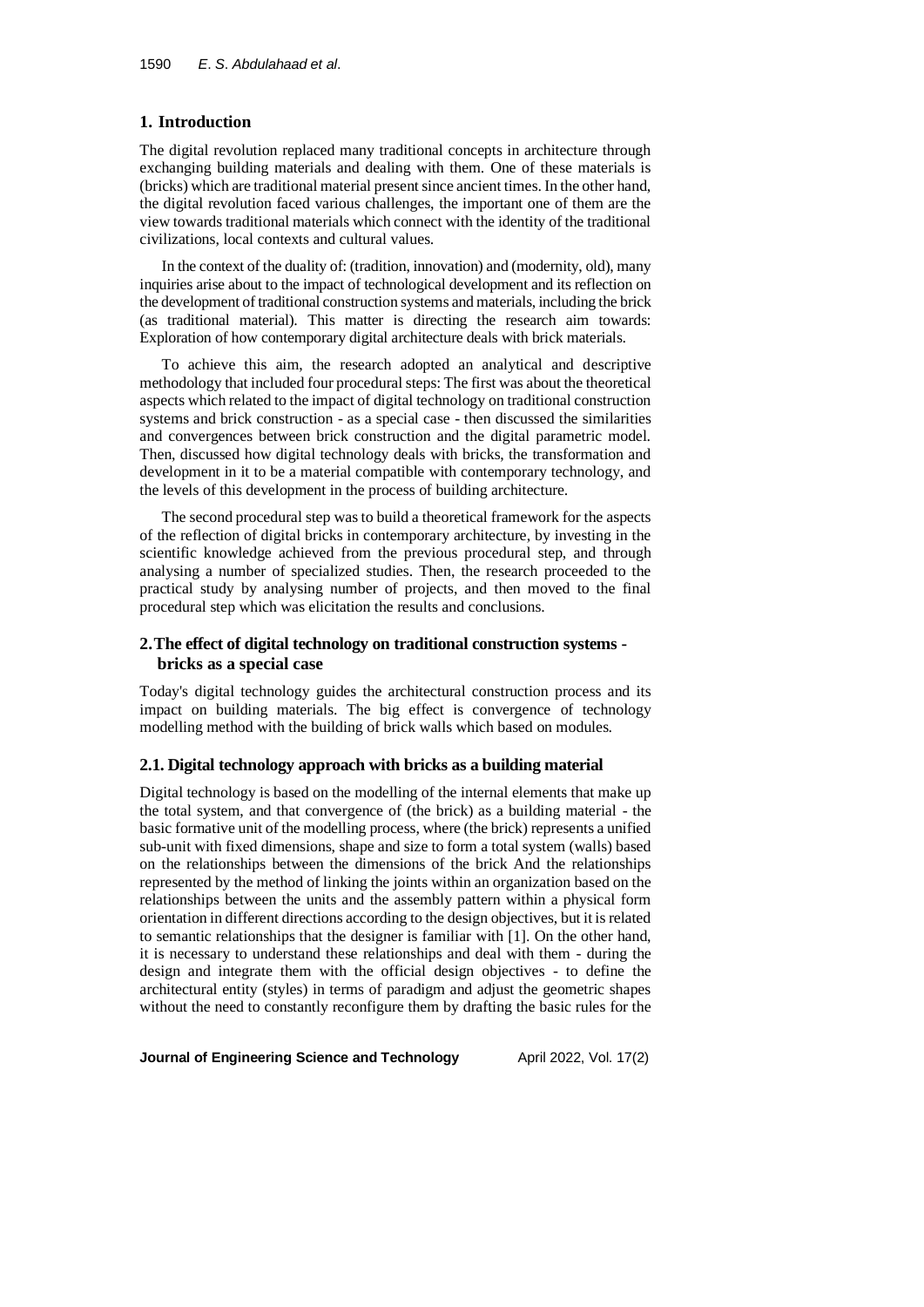brick units. Its geometry and patterns, and its incorporation into boundary relations, help in the design process by limiting the efforts of remodelling [2].

#### **2.2. Modelling the construction process with bricks.**

In contrast to the great flexibility provided by the traditional brick construction system due to the smallness of the initial building unit, which in turn achieves the modeling process and is achieved with it, but it is taking a long time. Here, digital technology offers itself strongly to remedy this aspect, in addition to the unlimited creative possibilities it offers relies on a developed formwork system to model the building away from traditional paving .Here, many studies presented strategies for building brick surfaces far from imitation, through what is called the individual style, in the Uruguay, double curved roofs were constructed in the (Atlántida Church) and screen brick walls were constructed, by controlling not only the bricks but rather controlling the way of working with them by shifting, rotating and doing Templates for whole classes and other templates for gaps between them [3]. Accordingly, the technology orientation can be confirmed towards improving the design process by the action of the material, by the modeling building processes and its implementation techniques, making moulds for the rows and the gaps between them and the frames for controlling the building as a whole.

### **3. Bricks Transformation into a Contemporary Material through Activation**

Within the framework of developing traditional brick construction systems, technology is directed towards the construction process in addition to the brick as a basic unit in the modelling-based construction process.

### **3.1. Transformation in shaping, composition and bonding (Automation of the design process)**

Parametric design achieved wide changes in the assembly of building blocks by storing data for the coordinates of any simple body to produce new shapes. With the help of digital programs, multiple alternatives are generated in which the designer manipulates the same component object or parameter to develop their use in various ways to produce creative results [4].

The design process in the digital environment focuses on the representation of the emotional dimension data of the bricks, especially its light, shadow and colour patterns related to the productive environment and the local context. Development of the graphics and craftsmanship of traditional bricks [1]. It is also based on a general methodology for translating design experience into an appropriate set of parameters that can generate the behaviours required in (BIM) (building information models) tools, so that all the different components of the wall are combined and act as a single entity as a result of preserving the definition associated with the architectural entity as a whole, and to include experience

The design adopts the basic unit required as a parametric component that contains engineering relationships and deals with external rules to represent the assembly of building components, and by changing the design, these boundary relationships will allow changes automatically in order to organize the assembly within the interconnected engineering structure and its components.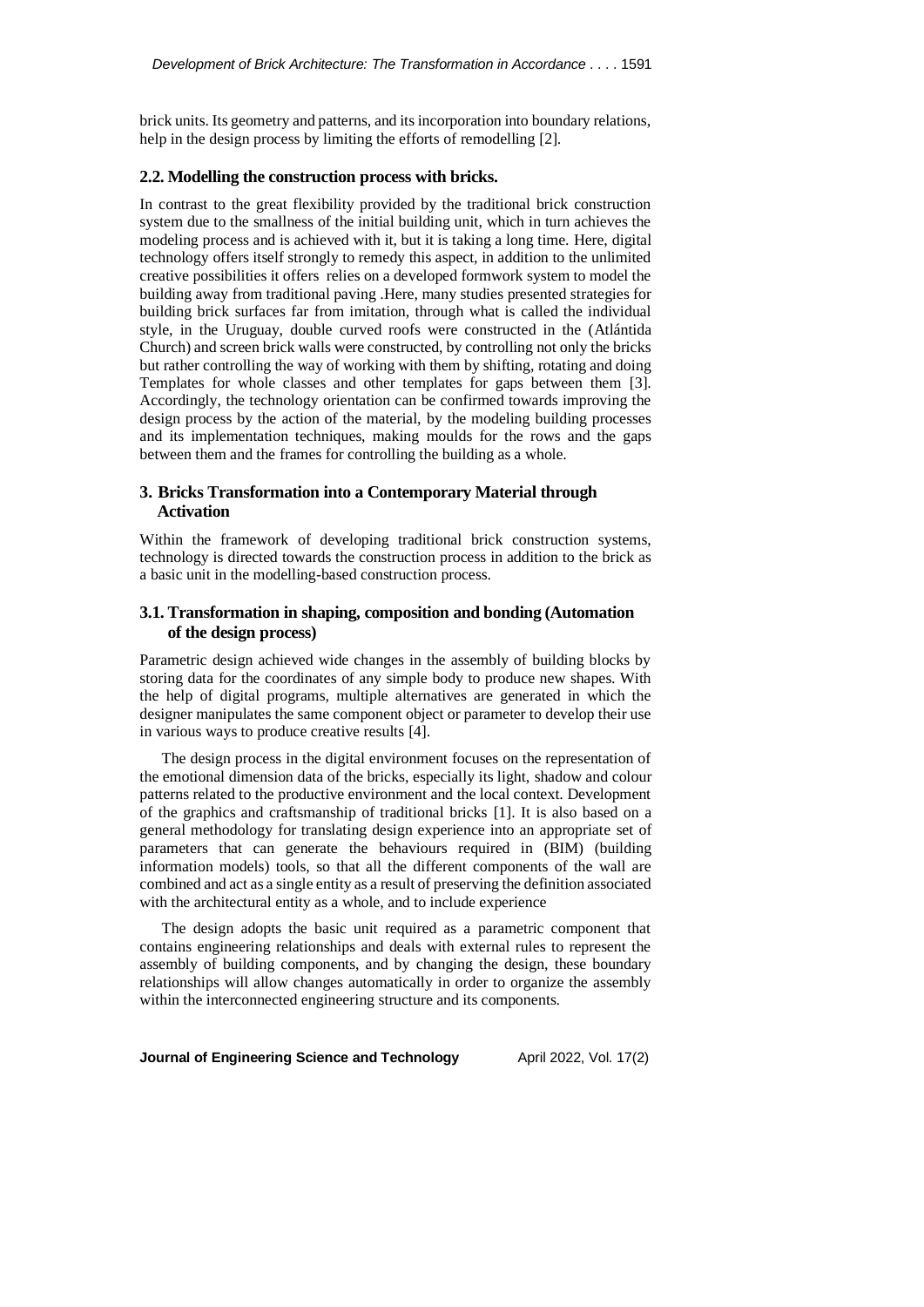Thus, components have to be designed according' to their appearance and semantic relationships within their specified scope, so the methodology required implementing patterns on brick walls u7'yyyul be a component-based frontier technology to generate the geometry of the entire group while providing accessibility to each of the components. These boundary relationships for generating brick patterns should maintain the geometric consistency of the components within the assembly [4]. An example is the (Gantenbein Vineyard Façade) designed by Gramazio and Kohler and the (Design Studio II) building for Southern Polytechnic University designed by Cooper Carry Architects with a methodology to automate the design process using (yaw) technology [5].

# **3.2. Post transformations (transforming the brick through parameterized techniques to produce data)**

This development is based on the initial unit represented by redesign bricks. Under this approach, the building unit maintains its formal properties and dimensions, in exchange for introducing two dependent variables, the first: creating a hole to place the post-tensile reinforcement inside the brick, the second: the engineering contrast while preserving the ability to produce under low-tech manufacturing techniques by adopting a one-sided rotation strategy to generate a new, geometrically complex brick based on the function and the result is a new module called the "deformed brick". By means of digital control, the position of the rotational axis of the rotated brick is modified and the angle of rotation changes the amount of twisting performed by the deformed brick. This is a breakthrough in the brick by modifying the logic and standards into parameters Encoded within digital software using McNeel Rhinoceros and Grasshopper as a digital environment for relational modelling [6].

# **3.3.Behavioural Transformation (smart brick)**

A change in the structural behaviour of the traditional brick system is achieved through innovating the concept of "interlocking system" to make construction more economical and faster compared to traditional construction containing connections based on changing structural behaviour, such as Sparlock, Meccano, Sparfil, Haener, Putra (SIB) and Hydraform where the focus was on analysing the behaviour of the contact area between the bricks due to the absence of filling materials between the pieces is shown in Fig. 1. the behaviour of the dry joints is vital design parameters that must be measured and in light of this characteristic, contemporary brick wall construction is faster and requires less skilled workers as well as improving build ability, performance and cost [7].



**Fig. 1. The application of bricks sensoring techniques [8].**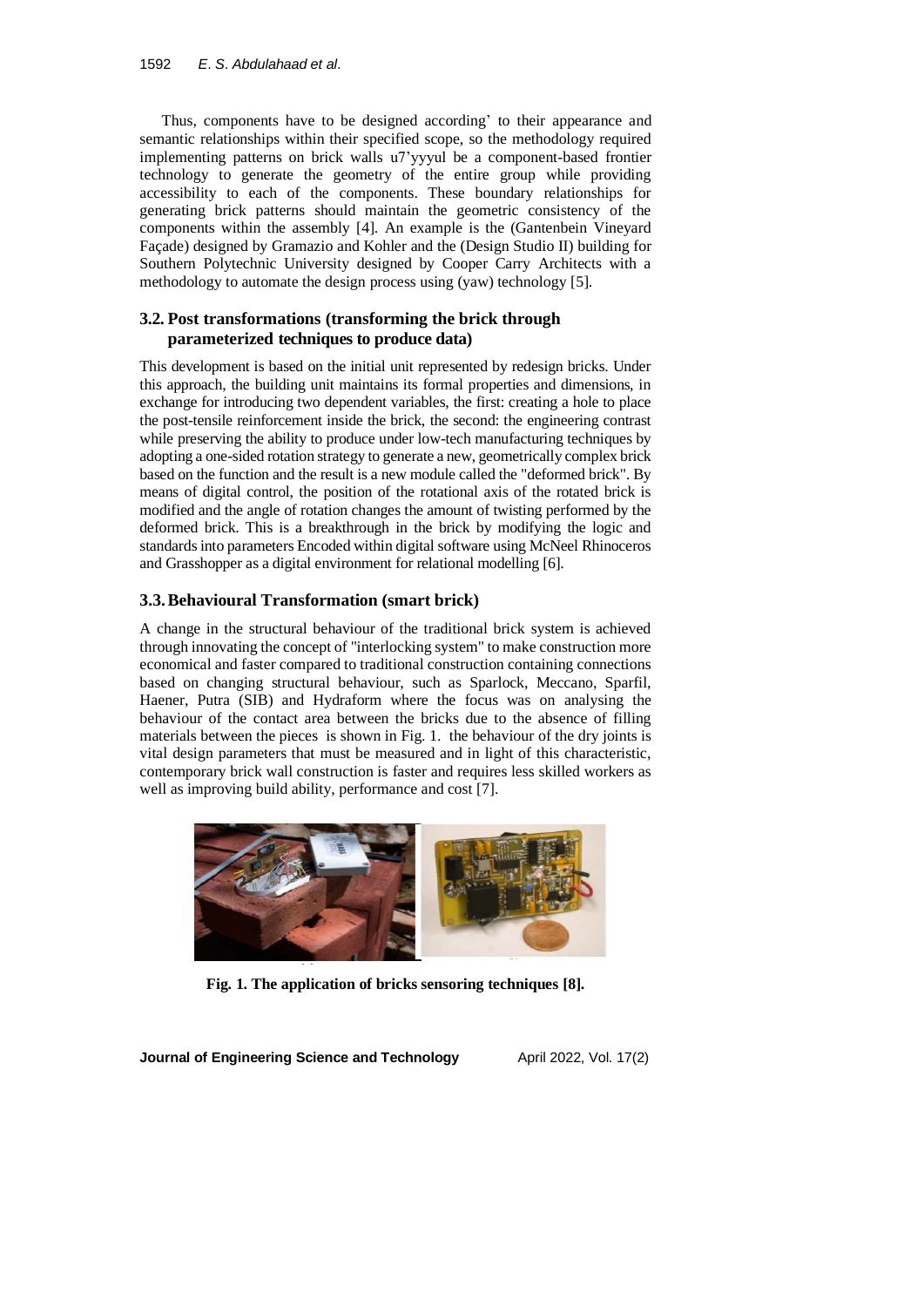After the application of artificial intelligence, wireless technologies, and specialized sensing techniques, "digital technologies were able to meet the challenges of integrating wireless sensing into traditional building materials such as bricks, enabling the monitoring of environmental parameters such as strength, pressure, temperature, tilt, humidity, sound, chemicals, stress, etc., to enable the building blocks. The simple basic structure that forms modern structures provides long-term intelligence related to the health of the occupants and the health of the environment around them [8]. The wireless node jammed in the bricks as shown in Fig. 2. especially in the walls of fire curtains in the stairs or exits of the building can provide analogy conversion. To digital, sensor capture, signal transmission and data transfer to "mother-node" data processing program to reduce energy consumption and cost through adaptive transmission capacity, exception and demand-based reporting. Environmental resources such as thermal charging, solar and inductive energy are investigated to implement design objectives, especially those related to cost and safety [9].



**Fig. 2. Horizontal, vertical displacement and rotation to develop contemporary brick design models [6].**

### **3.4.Digital brick manufacturing and the additive fabrication process**

Under the conditions of digital manufacturing, modifications have been reached in the way the clay is manufactured, including changing the shape of the mold and inserting a hole to accommodate the post-tension system during assembly and producing it using an alternative craft technique by grinding the recyclable expanded polystyrene because it is cheap, lightweight, and faster .

In the mill, for mass production, the moulds are made using solid wood, which provides accuracy and resistance over time, as well as making adjustments in the production path such as adding texture where the clay copies the roughness of the mold, increasing its ability to capture light while expressing the curvature and joining of the surface. Material. An interlocking switch was also created to add structural rigidity [10]. Emphasis was placed on the additional manufacturing of building components by means of digital tools with the intelligent inclusion of differentiated information through the selective positioning of materials and spatial difference [11].

By using Six-axis industrial robots have achieved the highest flexibility because the construction logic to achieve architecture depends on the principles of building addition, such as stacking bricks, as it provides tremendous advantages over digital manufacturing processes over subtraction as well shown in Fig. 3. [12]. The robot can place each brick differently without exerting additional effort by applying various information to a wide range of elements such as logical information, building link information, assembly standards and fixed properties, thanks to programs that integrate architectural design knowledge with material knowledge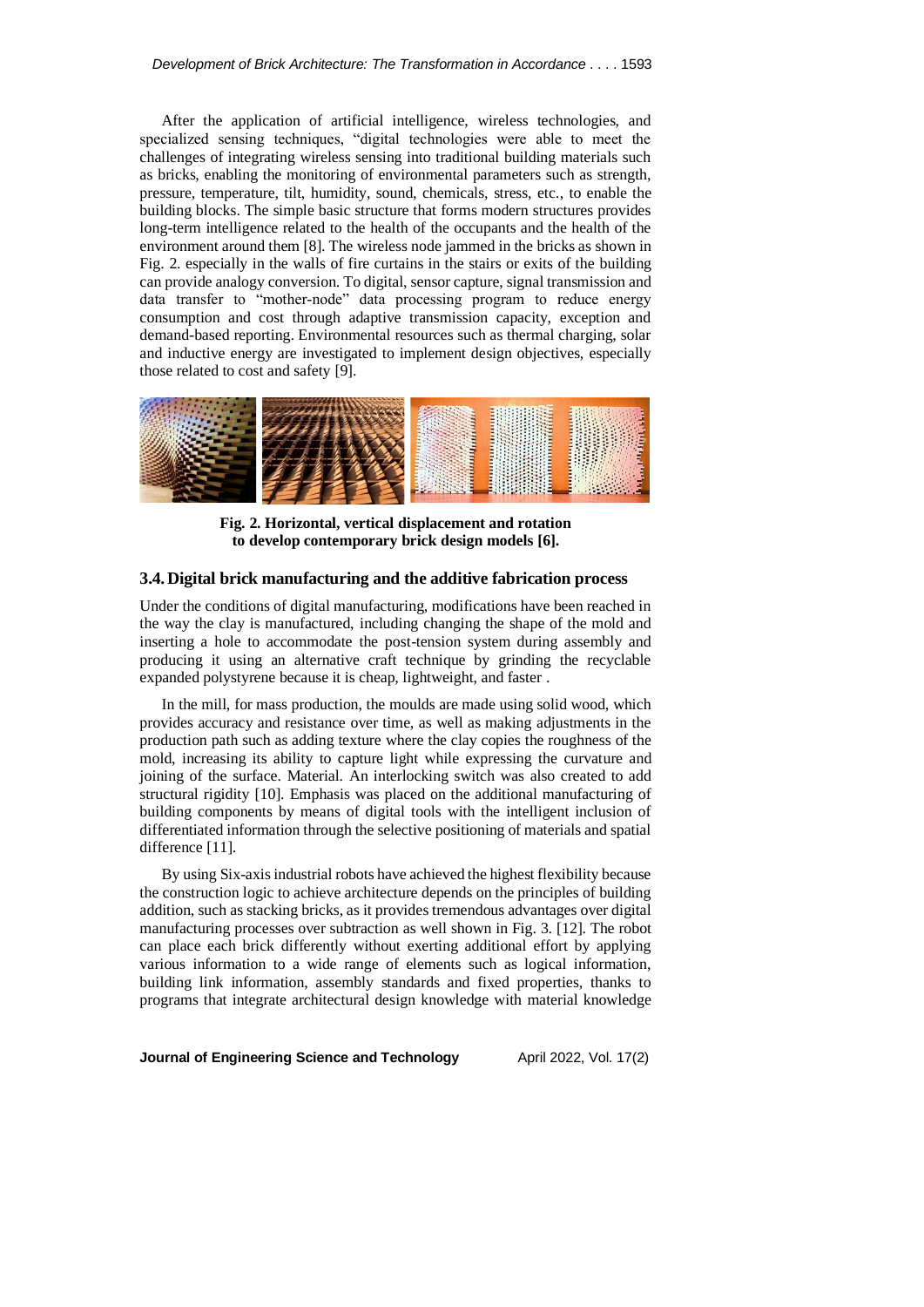and its construction processes within the digital environment by focusing on collecting and linking "common sense." With knowledge "down to unfamiliar patterns, by referring to known patterns or historical examples, retrieving construction information, costs, past experience and new features, to arrive at a high-quality creative work." Low cost level [11].



**Fig. 3. The ability of robots to stack, interlocks, and put bricks differently with minimal effort and time [13].**

## **3.5.Transition from traditional brick systems to digital bricks**

According to the foregoing, digital technology has revolutionized traditional brick systems towards digital bricks with two levels: The first is related to developing the design process through developing the design platform with adopting what is termed (border design). Here, the reversal of this aspect can be confirmed on the body of brick, grouping rules and relationships and the mechanics of shaping. And the second level is related to development of Implementation, by oriented toward (Digital manufacturing). This level can be done by tows templates, Gaps templates, frames and frames templates. According to that, the traditional brick manufacturing process transforms from simply assembling and stacking units to a (modelling process), in which endless possibilities can be realized formally, by changing the pattern of unit assembly. So, the process of building bricks turns into a creative process, as shown in Fig. 4 [14].



**Fig. 4. Stimulation foundations traditional bricks through Digital technology.**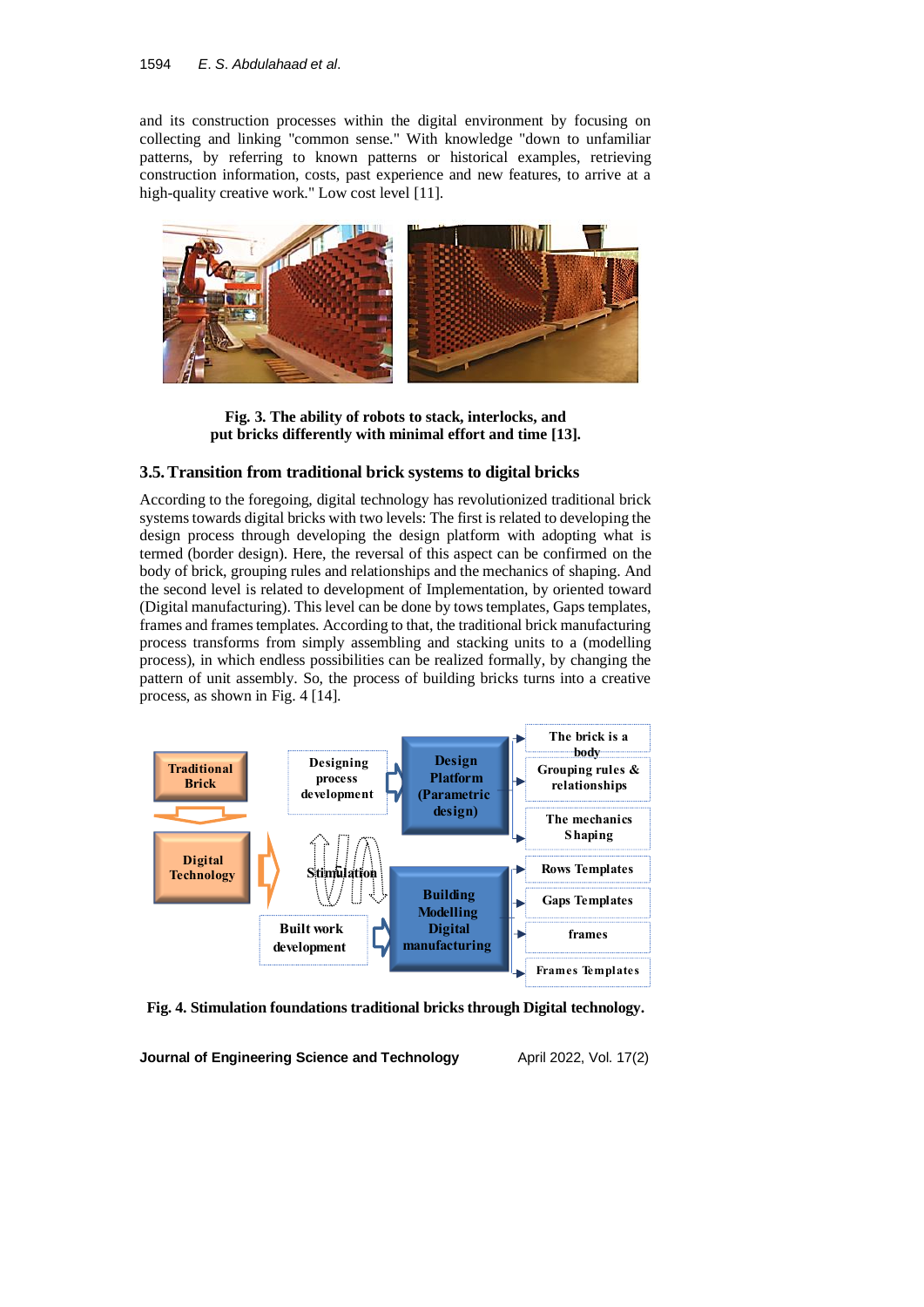# **4.Theoretical Framework for the Transformations of Traditional Brick to Digital Bricks through Digital Technology**

According to the foregoing, it is possible to confirm multiple levels of transformation in dealing with bricks according to technological developments, these transformations range from a focus on the formal aspects of the brick, to another on behavioural transformations that focused on the behavior of the bricks as a building system and a sensing system, while technology, in a part of them, directed towards aggregate transformations, which focused on the structural and relational aspects of the bricks, as well as the operational transformations through digital manufacturing and the manufacture of digital additives. Which focused on craftsmanship, precision, skill and logic of building bricks with the help of robots.

For the purpose of enriching the knowledge aspect and enabling the derivation of a theoretical framework regarding the transformations of traditional bricks thanks to digital technology into digital bricks, the research will analyse a number of studies related to the topic, as follows:

### **4.1. Schumacher Study (2011) [14]**

The study posited contemporary architectural spaces implemented by applications of digital deformed bricks according to need, away from the speculation of designers. It also reviewed how to adapt the wide brick models and according to the designer's philosophies away from the traditional square floor space with a straight direction, and towards the curved, folded spaces as an independent material system by adopting the subsystems and the relationships between them [14].

The study dealt with some indicators of the reflection of the integration of bricks with digital technology, including energy saving efficiency and reducing its consumption based on its effect on the thermal mass of the building as a whole, shading through its formations, the method of achieving protrusions and selfshading of prominent bricks on others, as well as its decorative appearance aesthetics that went beyond expectations using the parametric approach. To design and manufacture bricks with computational techniques and simulation programs (DIVA/Archsim) to enhance the formative capabilities of bricks at a low cost. Interactive brick patterns are created with knowledge-rich BIM systems using image analysis and analysis of the relationship between structural representation and its physical use to provide non-standard patterns by assembling new, adaptive and highly innovative shapes. High accuracy with daylight analysis, using genetic algorithms and placing solar energy screens to improve daylight and using shading systems for decorative patterns, which reflect the connection method and the values of the protrusions on reducing energy consumption by 60% in hot dry areas [14].

### **4.2. Hirai (2014) [15]**

The study focused on the peculiarity of the digital fabrication of bricks, as it adopted addition processes instead of subtraction operations to confirm the concept of depositing materials in the places where they are needed without generating wastes. Here, both the environmental impact and the enhancement of efficient production as well as the reduction of costs are achieved.

According to the study, the principle of addition allows for a distinct design, unlike the traditional construction logic for layers, where the wall is built, for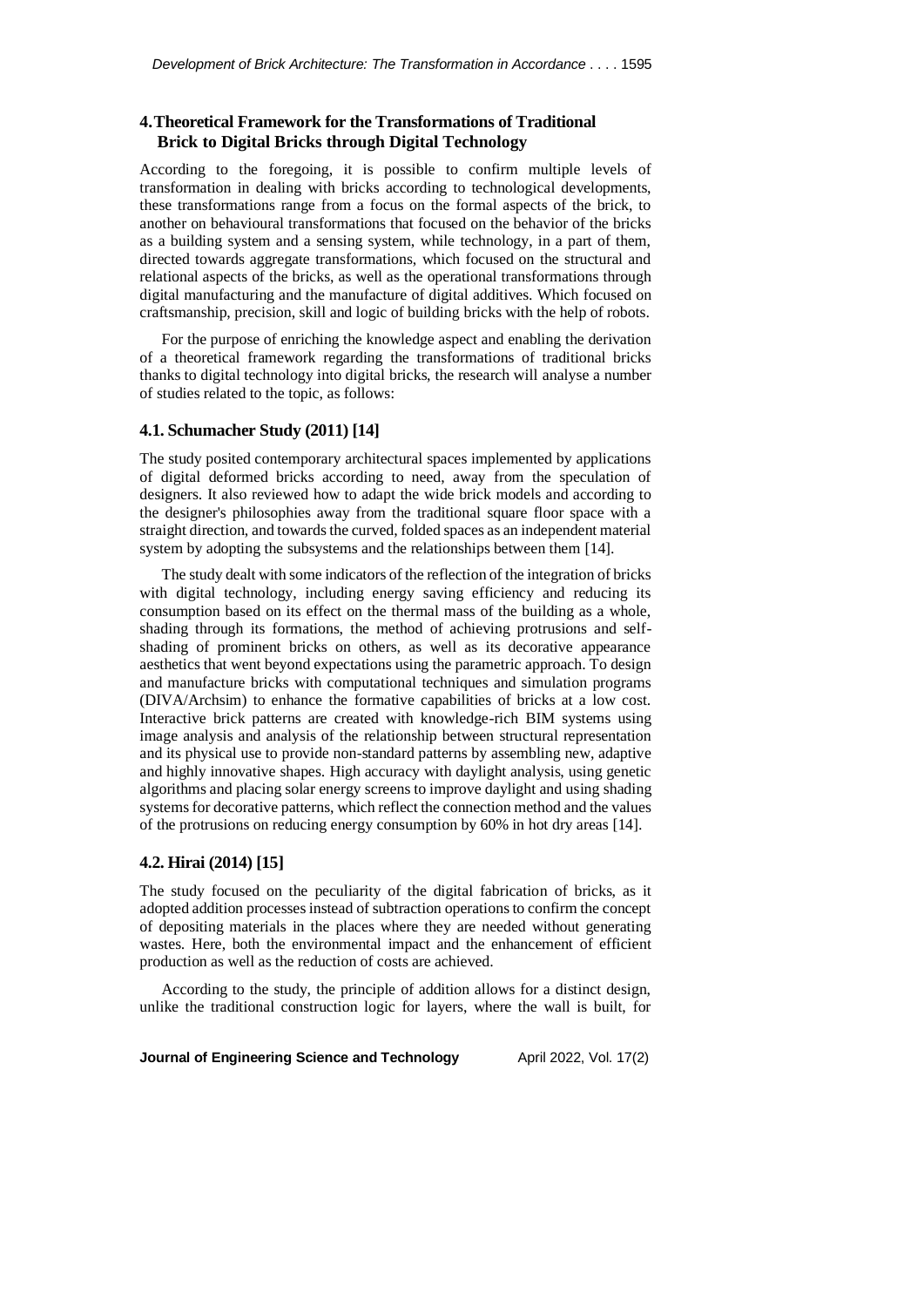example, in series layers (the outer layer is resistant to weathering, insulation, load bearing layer, fixtures, inner finish). Here, the additive manufacturing process allows for various functional properties to be enhanced throughout the component. Here, the additive manufacturing processes allow the designer to control many changes in the brick building, including those related to the amount of load and the thermal properties of the building element, This approach allows creating a locally diverse composition and microstructure for the composite material, so that a difference in the properties of the materials is achieved, which allows for better accuracy and a higher level of detail, thus achieving a greater range of possibilities for integrating the functional properties in the component. Directly on manufacturing speed and reducing the cost of ingredients in exchange for enhancing the overall appearance of the product [15].

#### **4.3. Al-Fakih (2014) [6]**

The research discussed an aspect of digital design techniques and their integration with local technologies, focusing on the process of producing bricks in light of local technology as a way to achieve engineering differences and functional complexity in local projects, which is characterized by the inclusion of clay bricks as an essential part of the traditional building culture.

In this context, the study discussed the challenges of creating an innovative system in a local context in which digital manufacturing is not an economically viable option, and a challenge in adapting this technology to the means of implementation and local employment.

The research was directed towards developing an effective procedure that could be followed by using different types of bricks, which promoted the rethinking of bricks as a contemporary material, thus paving the way to re-place it on the agenda of avant-garde architecture. Accordingly, it proposed new building systems that could coexist with traditional bricks and simplify their introduction into Architectural practice. The new brick acts as an add-on to achieve complex geometry at the local level as a means to energize brick building.

The study concluded that developing new physical systems represents a challenge in reconciling digital design with material significance and design culture and enhancing understanding of contemporary tectonics [6].

#### **4.4. Mohamed (2017) [16]**

The study focused on the role of smart materials, as part of the smart structure system, and its role in developing contemporary building technology. The most important aspects that these materials achieve is their ability to respond and sense the environment.

The smart materials such as: (smart concrete, smart bricks, and smart glass, etc.) are the main elements in smart components, smart green surfaces, smart paints and coatings, and more. Here, these elements contribute to controlling aspects of the climate, lighting and heat, and achieving appropriate conditions for the building, at the same time they contribute to reducing the negative environmental impact, depleting resources, providing environmentally friendly and inexpensive energy, and responding to the challenges resulting from natural disasters such as earthquakes, storms, hurricanes and others.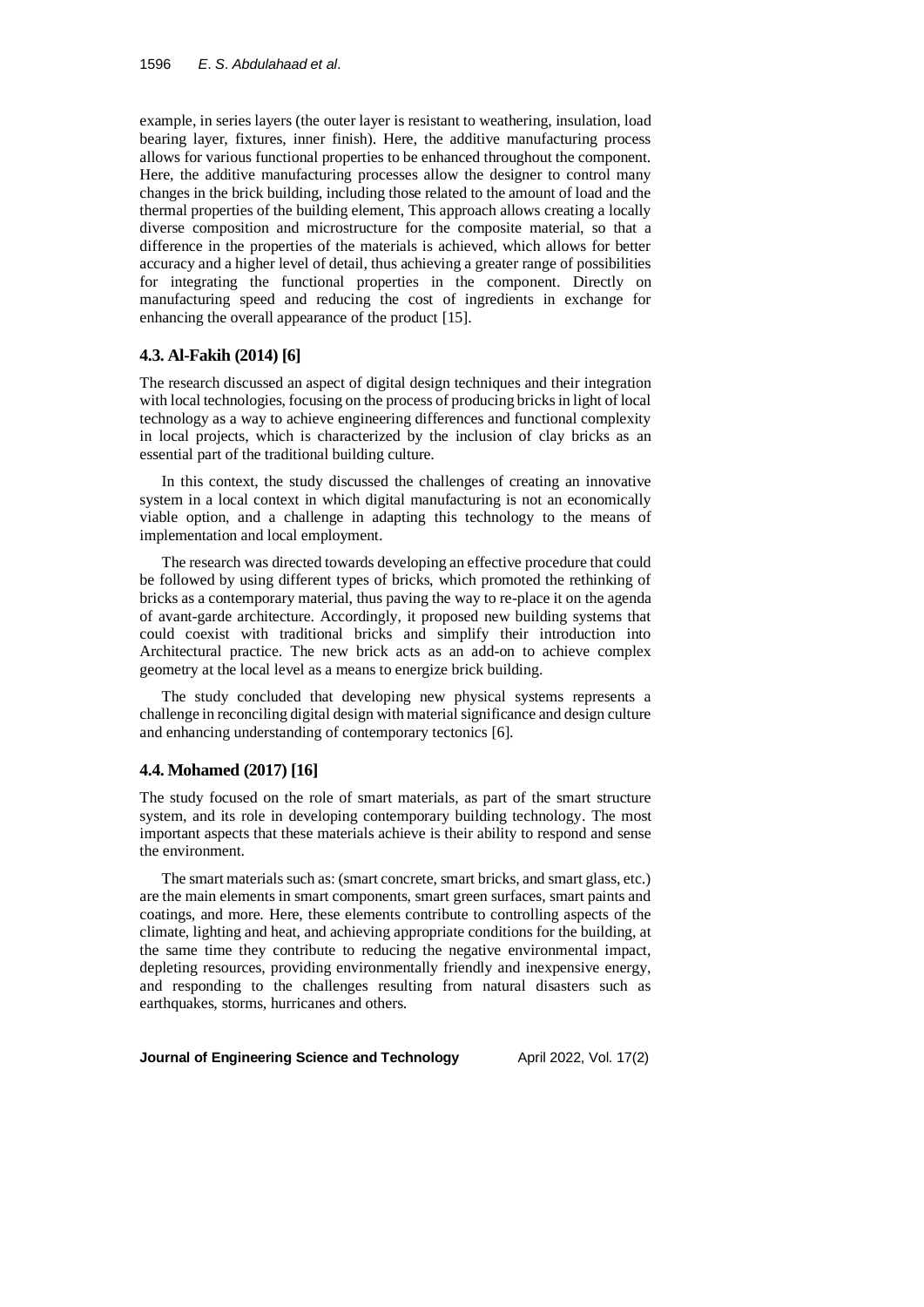The study confirms that the development of smart materials makes them a living system in terms of interaction, and in light of the melting of the boundaries between science, technology and architecture. Consequently, the development of smart materials, including smart bricks, is a result of the interaction of science, architecture and technology. Here the study presents a "new innovative design model" to achieve sustainability by linking and interacting with architecture with materials, as these materials guide architecture and constitute a major movement for innovative architectural design, by giving new possibilities and ability to adapting [16].

| Table 1. Test model specifications and test conditions. |                                                                                                                                                                                                                                                                                                                                                                                                                                                                                |  |  |  |
|---------------------------------------------------------|--------------------------------------------------------------------------------------------------------------------------------------------------------------------------------------------------------------------------------------------------------------------------------------------------------------------------------------------------------------------------------------------------------------------------------------------------------------------------------|--|--|--|
| <b>Study</b>                                            | <b>Variables</b>                                                                                                                                                                                                                                                                                                                                                                                                                                                               |  |  |  |
| <b>Schumacher</b>                                       | • Digital brick applications                                                                                                                                                                                                                                                                                                                                                                                                                                                   |  |  |  |
| $(2011)$ [14]                                           | • The ability of digital bricks to the responding and adapting according to architectural trends                                                                                                                                                                                                                                                                                                                                                                               |  |  |  |
|                                                         | • The ability of digital bricks to achieve diversity of facades by function                                                                                                                                                                                                                                                                                                                                                                                                    |  |  |  |
|                                                         | • The realization of form possibilities for digital brick compared to capabilities of traditional bricks.                                                                                                                                                                                                                                                                                                                                                                      |  |  |  |
|                                                         | • Reflection indicators of brick integration with digital technology                                                                                                                                                                                                                                                                                                                                                                                                           |  |  |  |
|                                                         | • Improved digital brick properties such as: efficiency and energy saving, balancing effect with<br>building thermal mass and providing shading through melding pattern.                                                                                                                                                                                                                                                                                                       |  |  |  |
|                                                         | • Achieving digital bricks to new aesthetic dimensions, enhancing the decorative appearance, formative<br>capabilities, and achieving non-standard and innovative styles through the adaptive shapes.                                                                                                                                                                                                                                                                          |  |  |  |
|                                                         | • Mechanisms to achieve digital bricks and their integration with the different systems of the building.                                                                                                                                                                                                                                                                                                                                                                       |  |  |  |
|                                                         | • Analyse the relationship between the structural representation of digital brick and its physical use.                                                                                                                                                                                                                                                                                                                                                                        |  |  |  |
| <b>Hirai</b> (2014)                                     | • The peculiarity of the digital fabrication of bricks.                                                                                                                                                                                                                                                                                                                                                                                                                        |  |  |  |
| $[15]$                                                  | • The adoption addition processes instead of subtraction operations without generating wastes<br>and to enhancement the environmental impact, the efficient production and reduction of costs.                                                                                                                                                                                                                                                                                 |  |  |  |
|                                                         | • The advantages of additive manufacturing process: enhanced various functional properties<br>throughout the component, the control of many changes in the brick building, enhanced the<br>building's characteristics like load and the thermal properties, creating a locally diverse<br>composition and microstructure for the composite material, allows for better accuracy and a<br>higher level of detail and speed and enhancing the overall appearance of the product. |  |  |  |
| Al-Fakih,<br>$(2014)$ [6]                               | · Digital design technology and its integration with local technologies                                                                                                                                                                                                                                                                                                                                                                                                        |  |  |  |
|                                                         | • Adaptation of innovative systems in the local context and the possibilities of making them<br>economically viable and adapting with the means of implementation and local employment.                                                                                                                                                                                                                                                                                        |  |  |  |
|                                                         | • The possibilities of bricks under digital technology in achieving complex geometry at the local<br>level as a means to revitalize brick construction.                                                                                                                                                                                                                                                                                                                        |  |  |  |
|                                                         | • The role of digital fabrication in improving the functional properties of digital bricks.                                                                                                                                                                                                                                                                                                                                                                                    |  |  |  |
|                                                         | • Improvement characteristics of digital bricks and improvement of aesthetics aspects.                                                                                                                                                                                                                                                                                                                                                                                         |  |  |  |
| <b>Mohamed</b><br>$(2017)$ [16]                         | • The importance of smart materials (including smart bricks) in developing contemporary<br>building technologies.                                                                                                                                                                                                                                                                                                                                                              |  |  |  |
|                                                         | • The characteristics of smart materials such as responding to the environment and sensing of it.                                                                                                                                                                                                                                                                                                                                                                              |  |  |  |
|                                                         | • Smart materials applications, such as: smart components, smart - green surfaces and smart<br>coatings,                                                                                                                                                                                                                                                                                                                                                                       |  |  |  |
|                                                         | • The contribution of smart materials in controlling aspects of the climate, lighting and heat,<br>achieving appropriate conditions for the building, reducing the negative environmental impact,<br>not depleting resources, providing environmentally friendly and inexpensive energy, and<br>responding to the challenges resulting from natural disasters.                                                                                                                 |  |  |  |

#### **Table 1. Test model specifications and test conditions.**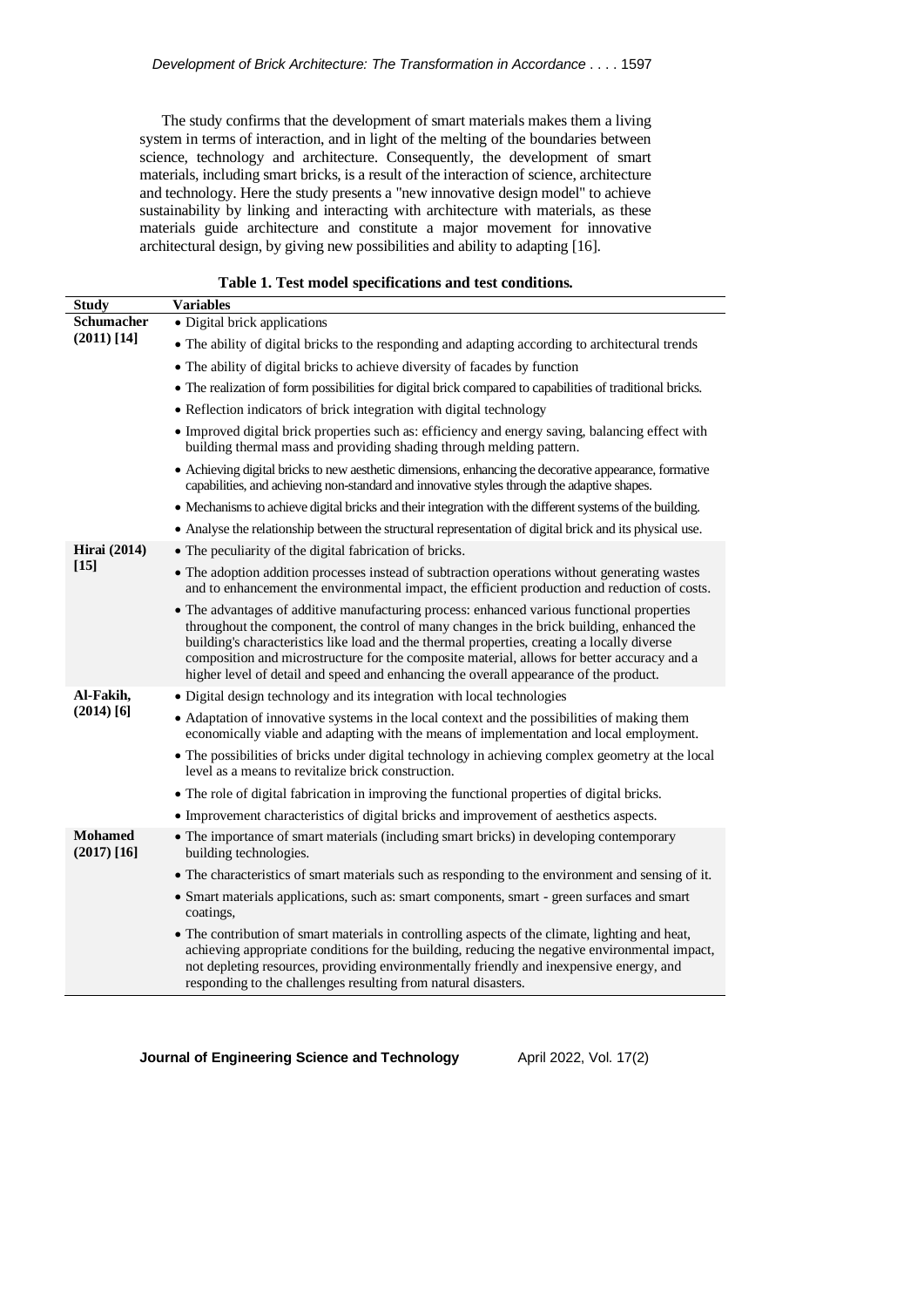# **5.Theoretical Framework of Research**

In accordance with above, and through the collection of vocabulary and concepts related to the topic, the research concluded a theoretical framework that combines aspects and dimensions of the transformations of traditional bricks towards digital bricks, as this framework came in Six main vocabularies, which were : (Creation and Innovation Indicators, Expression Indicators, Economic indicators, Performance indicators, Environmental indicators and Sustainability and Construction and service indicators), and all of that were including number of secondary and sub-vocabulary as shown in Table 2.

| <b>Creation and</b> | Create new architectural models          | Non typical entities architectural brick           |  |  |  |  |
|---------------------|------------------------------------------|----------------------------------------------------|--|--|--|--|
| innovation          |                                          | Non-standard brick structures                      |  |  |  |  |
| aspects             |                                          | Non-repetitive (variety)Bricks areas               |  |  |  |  |
|                     | Invent new systems                       | Complex organizational patterns                    |  |  |  |  |
|                     |                                          | Curious and unusual complex compositional patterns |  |  |  |  |
|                     | Creating an architectural language       | Continuation                                       |  |  |  |  |
|                     | (Compositional properties)               | Curvature and folding                              |  |  |  |  |
|                     |                                          | distortion                                         |  |  |  |  |
|                     |                                          | Stacking and intertwining                          |  |  |  |  |
|                     |                                          | Perforation versus solidity                        |  |  |  |  |
| <b>Expression</b>   | Accuracy and abundance                   | Confirm the cultural dimension                     |  |  |  |  |
| aspects             | the Semantic                             | Confirm the digital tectonics aesthetic            |  |  |  |  |
|                     |                                          | Confirm the historical dimension                   |  |  |  |  |
|                     |                                          | Confirm the social dimension                       |  |  |  |  |
|                     |                                          | Confirm the temporal-spatial affiliation           |  |  |  |  |
| <b>Economic</b>     | Reducing costs                           |                                                    |  |  |  |  |
| aspects             | Manufacturing speed                      |                                                    |  |  |  |  |
|                     | Speed up the implementation              |                                                    |  |  |  |  |
|                     | Durability                               |                                                    |  |  |  |  |
|                     | Efficiency                               |                                                    |  |  |  |  |
|                     | High resistance                          |                                                    |  |  |  |  |
|                     | Controlled indoor environment            | Natural light                                      |  |  |  |  |
|                     | determinants                             | Shadow and shading                                 |  |  |  |  |
|                     |                                          | Ventilation                                        |  |  |  |  |
|                     | Thermal efficiency                       | Thermal barriers                                   |  |  |  |  |
|                     |                                          | Vertical gardens                                   |  |  |  |  |
|                     |                                          | Three-dimensional screens                          |  |  |  |  |
|                     |                                          | Natural screens                                    |  |  |  |  |
|                     | Humidity efficiency                      | Sequential layers and Braided curtains             |  |  |  |  |
|                     | Noise control                            | Sequential layers and Braided curtains             |  |  |  |  |
|                     | Control of waste production              | Reducing waste production                          |  |  |  |  |
|                     |                                          | Recycling waste                                    |  |  |  |  |
| <b>Construction</b> | Innovational structural system           |                                                    |  |  |  |  |
| and service         | Raise Strength and durability            |                                                    |  |  |  |  |
| aspects             | Integration with services and hide them  |                                                    |  |  |  |  |
|                     | Reducing the load of building components |                                                    |  |  |  |  |
|                     | Organization the load distribution       |                                                    |  |  |  |  |

#### **Table 2. The theoretical framework of digital bricks.**

# **6. Practical Study**

This paragraph represents the third procedural step related to the analysis of contemporary applied projects, as the study intended to elect a number of projects.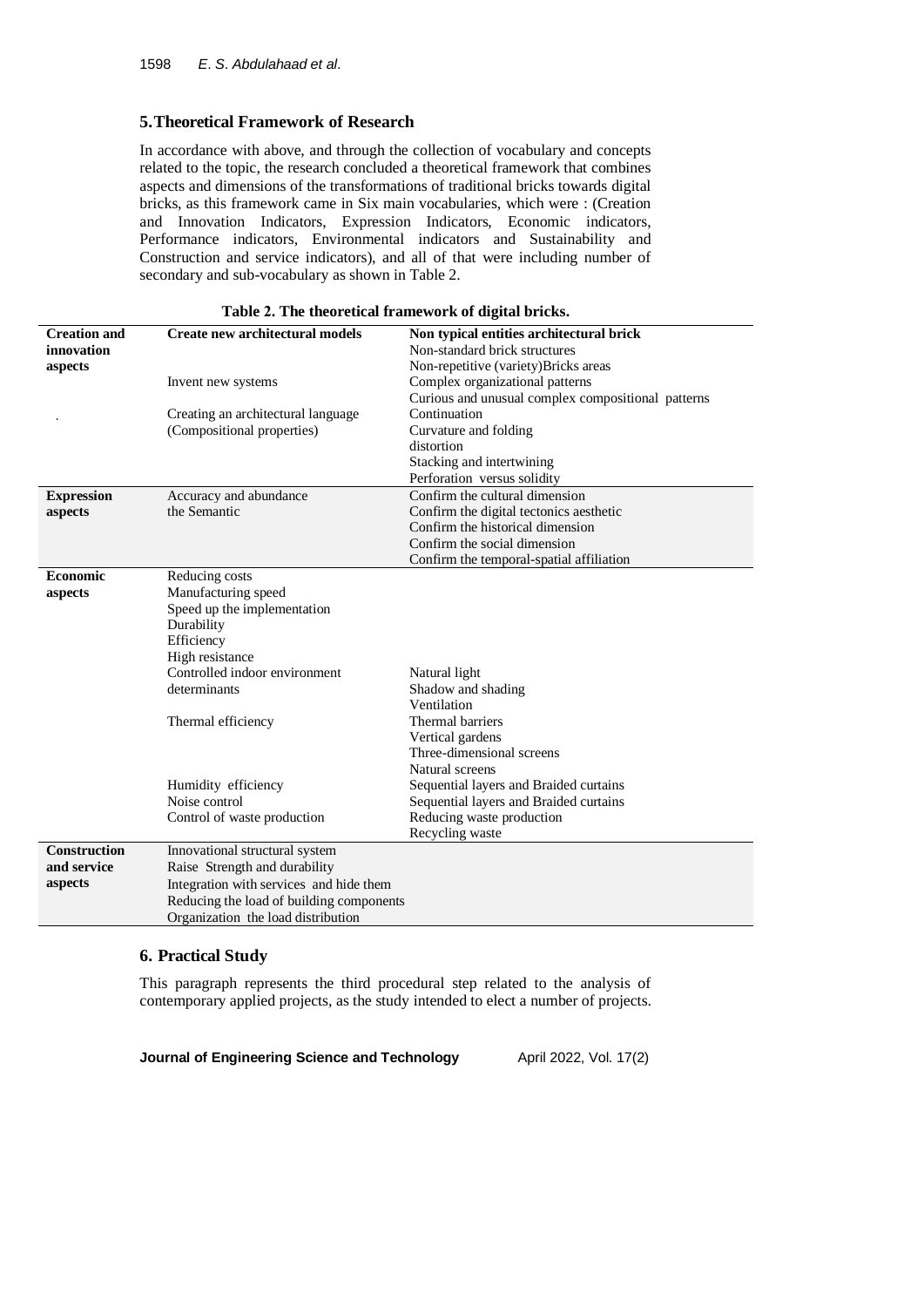These projects were elected depending on its uniqueness and having functional and contextual diversity.

### **6.1. Termitary house In Vietnam (2014)**

The designer focused on local context by adopting the glazed bricks, but through the digital technology achieved an interface screen to enter light and natural air as illustrated (Fig. 5) by reorganizing the bricks proud with a more vibrant perforation pattern, as the openings provide aesthetic visual values, as the brick walls appear bright red in the morning. But after sunset, it becomes purple, and despite the severe seasonal changes in the region due to its location within tropical spaces, the design of the brick walls ensures that the residence remains comfortable under the digital assistive programs [17].

The reflection of the integration of low-tech digital technology into the bricks by providing a healthy and appropriate interior environment that fulfils the comfort requirements represented by lighting and natural ventilation, as well as the performance aspects associated with the vitality of the building for the diversity of scenes between day and night, which strengthened the aesthetic aspects, especially those that are confirmed to embody the designer's thought at the deep level rather than the superficial representational level.



**Fig. 5. Termitary house [18].**

### **6.2. Courtyard house in Beijing (2016)**

The design enables the cultural aspect to be regionalized, as the fourth corner of sustainable development is the increasing interest of contemporary architectural discourse in cultural archaeological values as illustrated Fig. 6. Field work in China has confirmed that current Chinese housing designers and builders lack basic knowledge about their history and architectural heritage in order to honour architectural culture. Chinese modern facilities have been integrated to meet the requirements of today's living with the culture of brick building to combine privacy with society (sustainable structure) with the spirit of the current era, and thus ArchStudio designed it in a new style confirmed by the transformation of corrugated bricks from floor to ceiling in the middle of the traditional yard as they wanted to convert the small yard into A dynamic shared space that literally connects indoor and outdoor life, thus achieving a renewal in the traditional interior courtyard design through twisted brick design [19]. The purpose of this project is to upgrade the infrastructure needed for a contemporary lifestyle, thus transforming this traditional courtyard that used to be a residence mainly into an urban public place Attractive within Beijing. The reflection of the incorporation of low-tech digital technology into bricks is the actual embodiment of the cultural dimension of the building instead of its extinction, in what has achieved a contemporary architectural discourse in which the present and the past continued through modernizing a traditional architectural element from a small to large scale [20].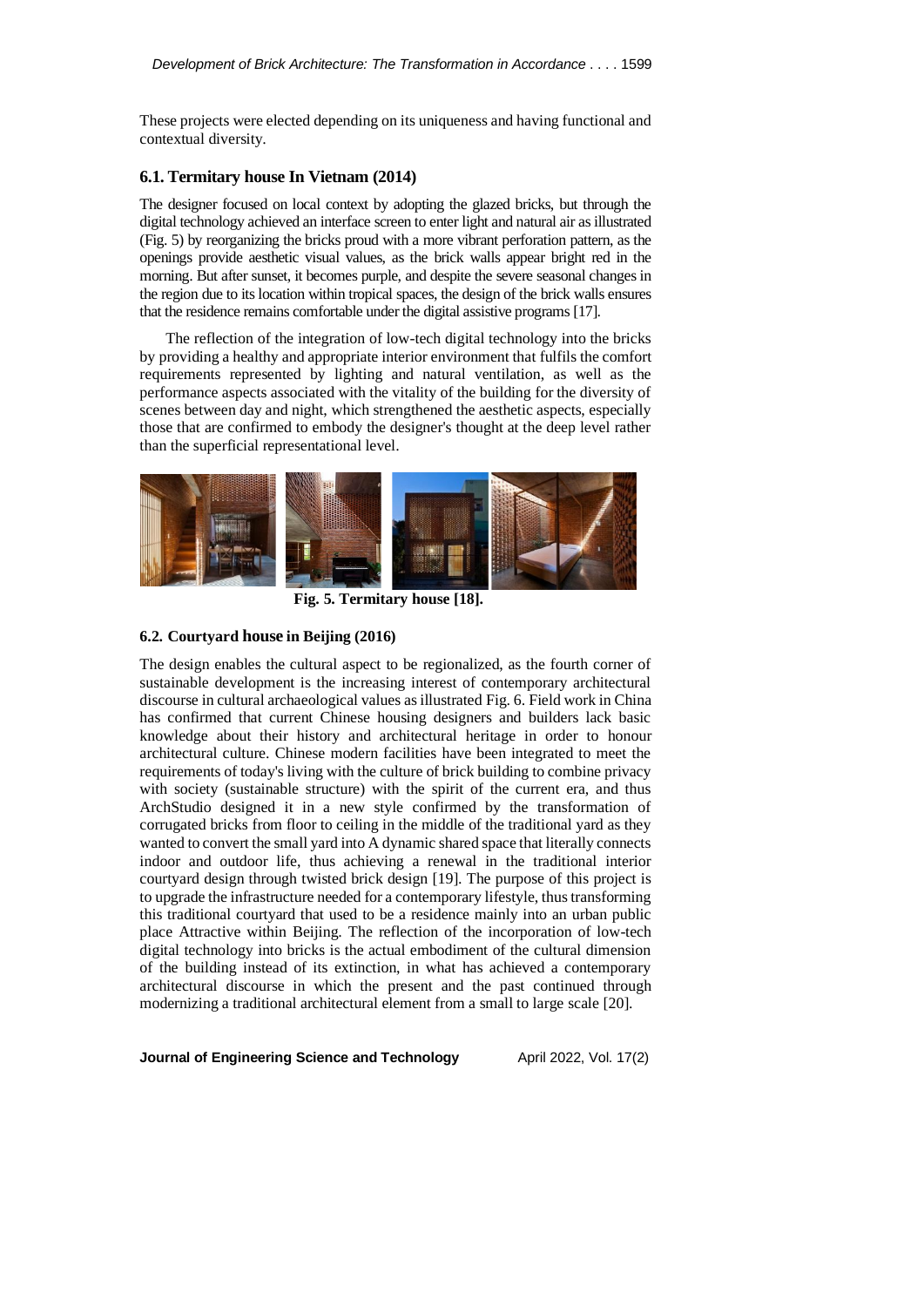

**Fig. 6. Courtyard house [20].**

### **6.3. Farshad Mehdizadeh and Ahmad Bathaei-Termeh office building in Iran (2015)**

The designer focused on the urban horizon in the design of the building, as he was able to create a different connection with the urban space as well as linking different functions separately and directly to the urban space by converting the office floor to a brick ceiling for sales spaces by curving the brick surface, which earned it the function of stairs and walkways as shown in Fig. 7 [21].

The bricks ceiling also achieved a garden for outdoor work parties, and the brick façade was a continuous covering system made of local bricks decorated with modern techniques from local and traditional layers of brick in order to match the urban context. The building was designed to communicate with public places in the city and is affected by many public squares in Hamedan, which are connected to wide streets. Therefore, the architects decided, through the design of the brick roof, to emphasize the relationship between the interior of the building and the street [22]. After analysing the above description, it became clear the role of digital bricks in creating new relationships to solve the problems associated with transforming the architectural dimension to urban after the ability that the bricks acquired represented by combining the horizontal and vertical level with a high flow despite the difference in scale between them, so that the interior and exterior communicate with an innovative relationship that confirms the dynamism of the identity of architecture [23].



**Fig. 7. Termeh office building [24].**

#### **6.4. SAHRDC office building in India (2005)**

The designer faced the problem of sound and visual pollution of street activity as well as the low budget, so the main generator of the design was to reduce the heat gain and achieve privacy for spaces due to the small area of the site and the proximity of the mass to the street with reduced noise [25]. So, the local brick material was adopted to establish the design by creating atypical models that form a thermal barrier with structural interconnectedness. To distribute the load and be as an outlet by regulating the shading to reduce the heat gain and punching for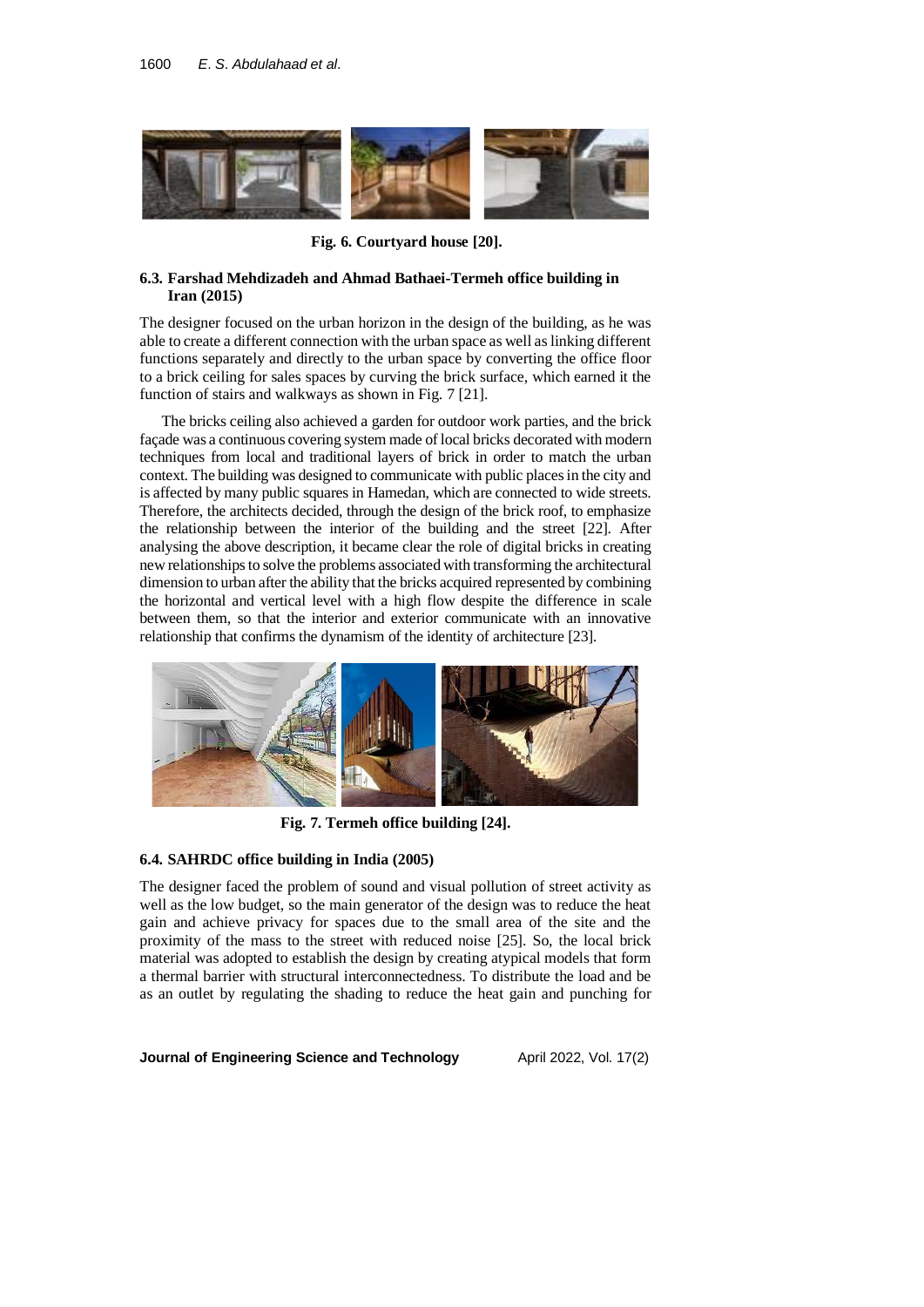natural ventilation while creating a complex pattern for a brick screen that communicates with the value of the traditional bricks as shown Fig. 8. That is achieved through computer modeling of the brick unit and its rotation and the horizontal entanglement between the units is mainly through the overlap between the units and in The porous central part of the façade to reinforce the brickwork horizontally by placing a thin bundle of reinforced concrete (95 mm x 125 mm) along the cavity resulting from the missing central brick in response to the economic, social, cultural and environmental parameters of the project [26].

According to the analysis sample description, the reflection of the integration of digital technology with the bricks on the sustainable side of contemporary architecture with its three pillars, environmentally by introducing digital bricks a punch cover to regulate heat and ventilation, and economically as it enables the bricks to reduce the heat gain, and socially by achieving the societal specificity of the bricks as well as achieving the fourth dimension Sustainability represented by the cultural dimension.



**Fig. 8. SAHRDC office building [27].**

### **6.5.** The boys' hostel in India (2017)

The design achieved first place in the 2017 RTF Sustainability Awards, as the bricks were designed parametric to surround the building as a secondary leather for the hostel and add a unique character and texture to the building's façade. Rotation angles for each brick were stimulated with software (Ecotect, Grasshopper) to reduce solar radiations and direct heat gain on the interface. The brick skin also accommodates terraces that increase student interaction, as illustrated as shown in Fig. 9. These balconies also act as a thermal barrier between the indoor and outdoor spaces [28]. In addition to the interaction of students inside the internal spaces that leak out and interact with the surrounding landscape. It opens to the landscape that abuts the building (the indoor-outdoor relationship). Special emphasis is placed on the outdoor life that coincides with the indoor spaces. The assembly of the bricks was modified, achieving protrusions to reduce the solar heat gain by 70% by shading the southern façade according to climatic considerations and based on the analysis of solar radiation and air movement to develop a second brick skin on the façade that allows thermal insulation and light transmittance at all times, to create a unique pattern of different shade and light. In every space and room, each floor rotates with a different axis of rotation to create a new architectural language [29].

The analysis of the sample description showed the reflection of the digital bricks in increasing the quality and performance of contemporary architecture through the varied brick covering between the perforated and solid style, which confirmed the (light-shadow) plot to achieve the four sustainability pillars.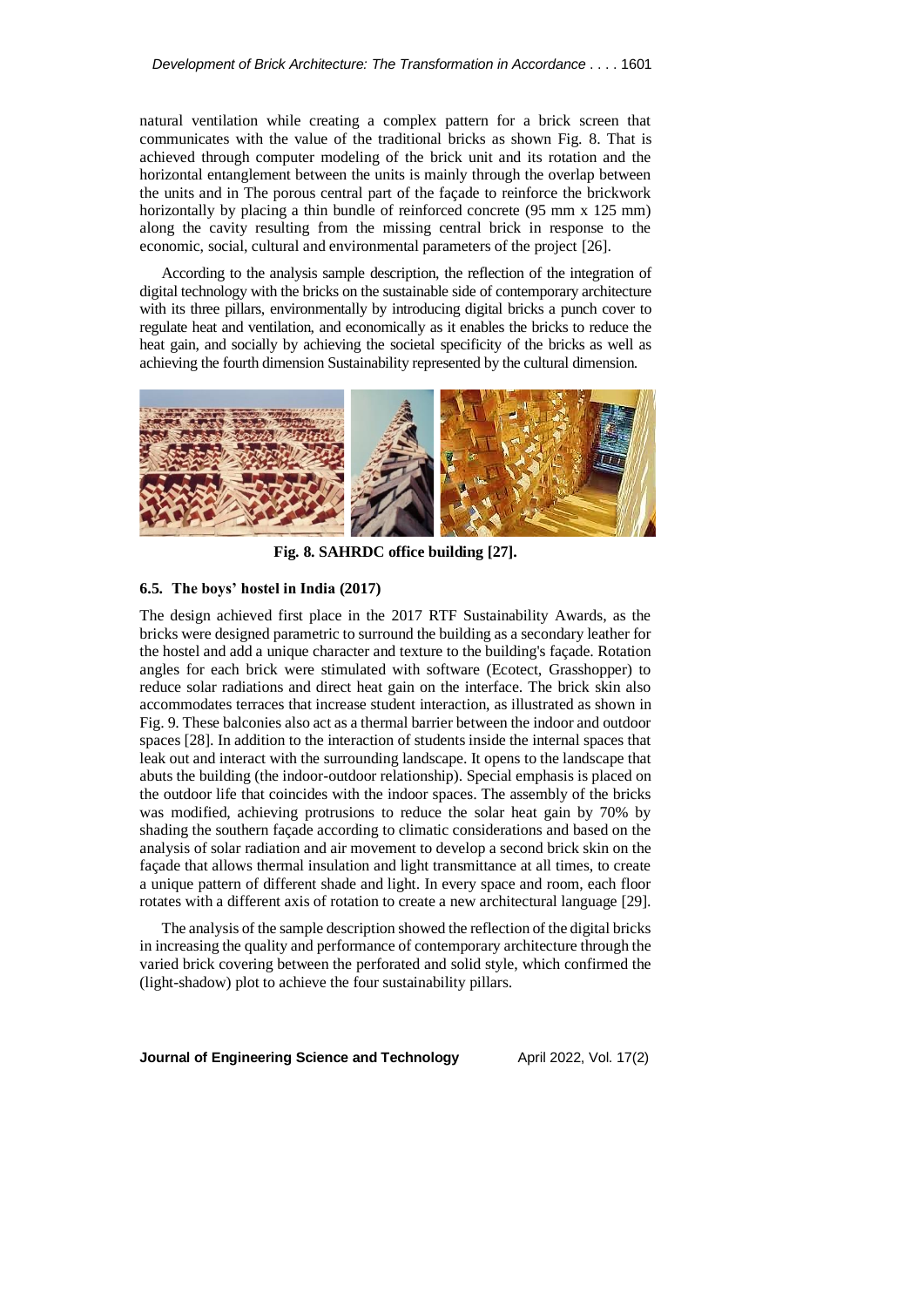

**Fig.** 9. The boys' hostel [30].

## **6.6. O'Donnell + Tuomey in London (2013)**

Contemporary Flemish brick walls achieved a modern model that varied between (hardness – lace) to allow natural light to penetrate during the day into the interior spaces and to infiltrate the lighting outside at night, which achieved an impact on the style of the façades as shown in Fig. 10. [31]. Through the barometric design of the bricks by manipulating the values of the parameters (bricks) to achieve a style The brick screens located in front of the windows to reduce the heat load of the solar rays in front of the building as well as achieve natural ventilation, as well as achieve a contextual link with the surrounding to enhance the aesthetic aspects of the infinite cricket material used in the buildings of the context as a whole, but it took different patterns related to the spirit of the digital age [32].

It was found that the reflection of the integration of low-tech digital technology with bricks has increased the quality of contemporary architecture, as the floor screens that weave the weaves of hardness and perforation provided a healthy and comfortable interior environment by providing light, shade, heat and adequate ventilation, as well as providing communication intermediate spaces between the interior and the exterior "visually and functionally", achieving a spatial connection. And temporal to express the spatial belonging to the context and continue with the spirit of the times together.



**Fig. 10. O'Donnell + Tuomey in London [33].**

## **7.Application Results**

Complementing what was mentioned in the practical study, this paragraph was applying the theoretical framework to the selected projects. Table 3 shows the reflection of the application in the selected projects.

This application was identifying the most important indicators and conclusions for the practical study, which showed the reflection of the incorporation of digital technology, which transform the traditional brick to digital bricks. The main issue,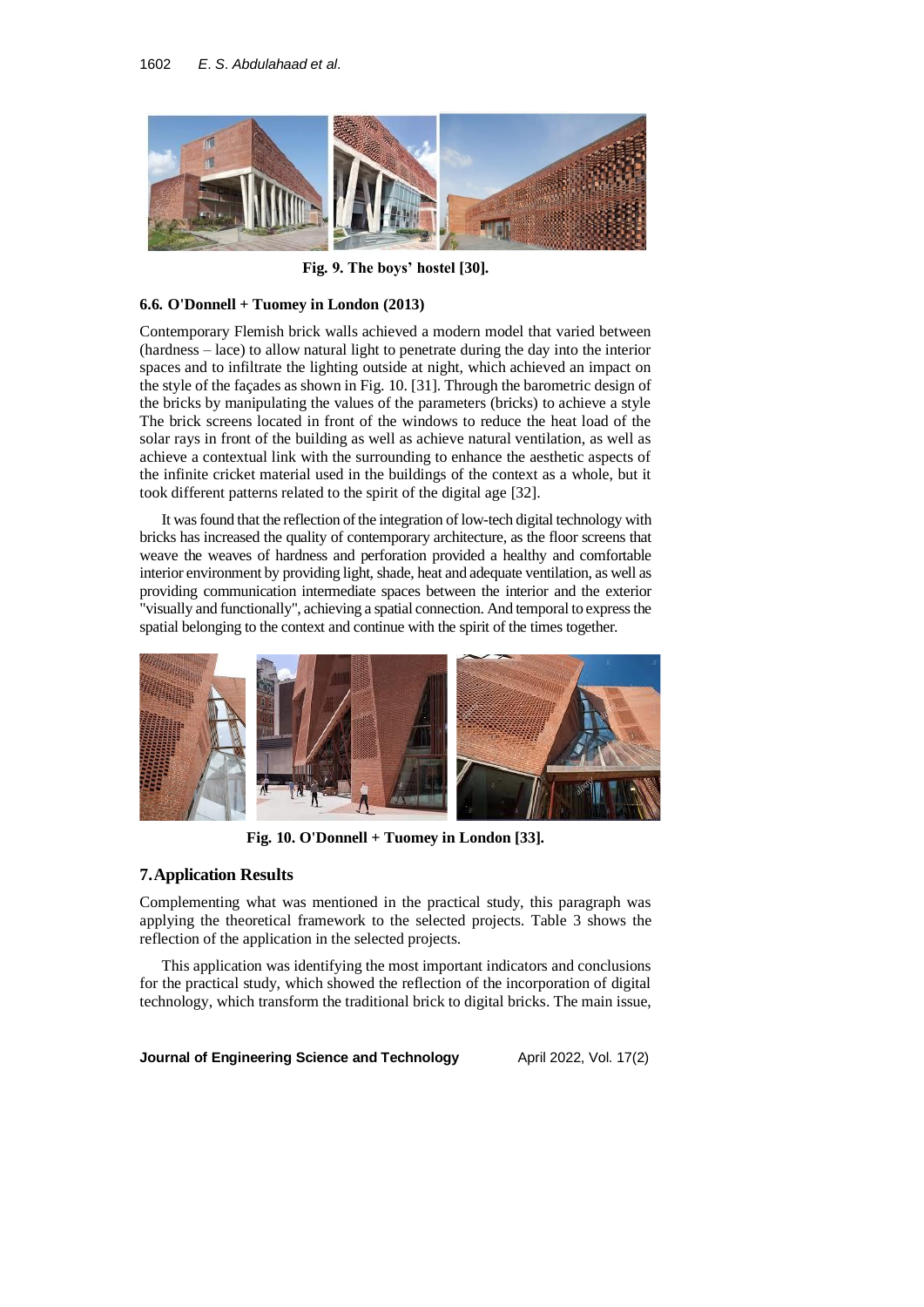in this context, was the clear discrepancy in the extent of digital technology investment, for the selected projects, against the capabilities and characteristics of digital bricks that were extracted in the theoretical framework.

According to that, the applying of theoretical framework for the selected projects showed the appointment of formal aspects, with an emphasis on the mental image associated with traditional bricks and specific formulas have been adopted to achieve the indexes of creativity and innovation. Here, the cultural and historical factor was the decisive factor for determining the direction of the brick's development.

| Vocabulary of the theoretical framework |                             | selected projects                  |              |   |   |   |   |  |  |
|-----------------------------------------|-----------------------------|------------------------------------|--------------|---|---|---|---|--|--|
|                                         |                             | 1                                  | $\mathbf{2}$ | 3 | 4 | 5 | 6 |  |  |
| <b>Creation and</b>                     | Create new                  | Non typical entities architectural |              |   |   |   |   |  |  |
| <b>Innovation</b>                       | architectural               | brick                              |              |   |   |   |   |  |  |
| <b>Indicators</b>                       | models                      | Nonstandard brick structures       |              |   |   |   |   |  |  |
|                                         |                             | Non-repetitive (variety) Bricks    |              |   |   |   |   |  |  |
|                                         |                             | areas                              |              |   |   |   |   |  |  |
|                                         | Invent new                  | Complex organizational patterns    |              |   |   |   |   |  |  |
|                                         | systems                     | Curious and unusual complex        |              |   |   |   |   |  |  |
|                                         |                             | compositional patterns             |              |   |   |   |   |  |  |
|                                         | Creating an                 | Continuation                       |              |   |   |   |   |  |  |
|                                         | architectural               | Curvature and folding              |              |   |   |   |   |  |  |
|                                         | language                    | distortion                         |              |   |   |   |   |  |  |
|                                         | (Compositio                 | Stacking and intertwining          |              |   |   |   |   |  |  |
|                                         | nal                         | Perforation versus solidity        |              |   |   |   |   |  |  |
|                                         | properties)                 |                                    |              |   |   |   |   |  |  |
| <b>Expression</b>                       | Accuracy                    | Confirm the cultural dimension     |              |   |   |   |   |  |  |
| <b>Indicators</b>                       | and                         | Confirm the digital tectonics      |              |   |   |   |   |  |  |
|                                         | abundance                   | aesthetic                          |              |   |   |   |   |  |  |
|                                         | the Semantic                | Confirm the historical dimension   |              |   |   |   |   |  |  |
|                                         |                             | Confirm the social dimension       |              |   |   |   |   |  |  |
|                                         |                             | Confirm the temporal-spatial       |              |   |   |   |   |  |  |
|                                         |                             | affiliation                        |              |   |   |   |   |  |  |
| <b>Economic</b>                         |                             | Reducing costs                     |              |   |   |   |   |  |  |
| indicators                              | Manufacturing speed         |                                    |              |   |   |   |   |  |  |
|                                         | Speed up the implementation |                                    |              |   |   |   |   |  |  |
| <b>Performance</b>                      | Durability                  |                                    |              |   |   |   |   |  |  |
| indicators                              | Efficiency                  |                                    |              |   |   |   |   |  |  |
|                                         | High resistance             |                                    |              |   |   |   |   |  |  |
|                                         | Controlled                  | Natural light                      |              |   |   |   |   |  |  |
|                                         | indoor                      | Shadow and shading                 |              |   |   |   |   |  |  |
|                                         | environment                 | Ventilation                        |              |   |   |   |   |  |  |
|                                         | determinants                |                                    |              |   |   |   |   |  |  |
|                                         |                             | Thermal barriers                   |              |   |   |   |   |  |  |
|                                         | Thermal                     | Vertical gardens                   |              |   |   |   |   |  |  |
|                                         | efficiency                  | Three-dimensional screens          |              |   |   |   |   |  |  |
|                                         |                             | Natural screens                    |              |   |   |   |   |  |  |
|                                         | Humidity                    | Sequential layers and Braided      |              |   |   |   |   |  |  |
|                                         | efficiency                  | curtains                           |              |   |   |   |   |  |  |
|                                         | Noise control               | Sequential layers and Braided      |              |   |   |   |   |  |  |
|                                         |                             | curtains                           |              |   |   |   |   |  |  |

### **Table 3. Application of the theoretical framework of digital bricks to the selected projects.**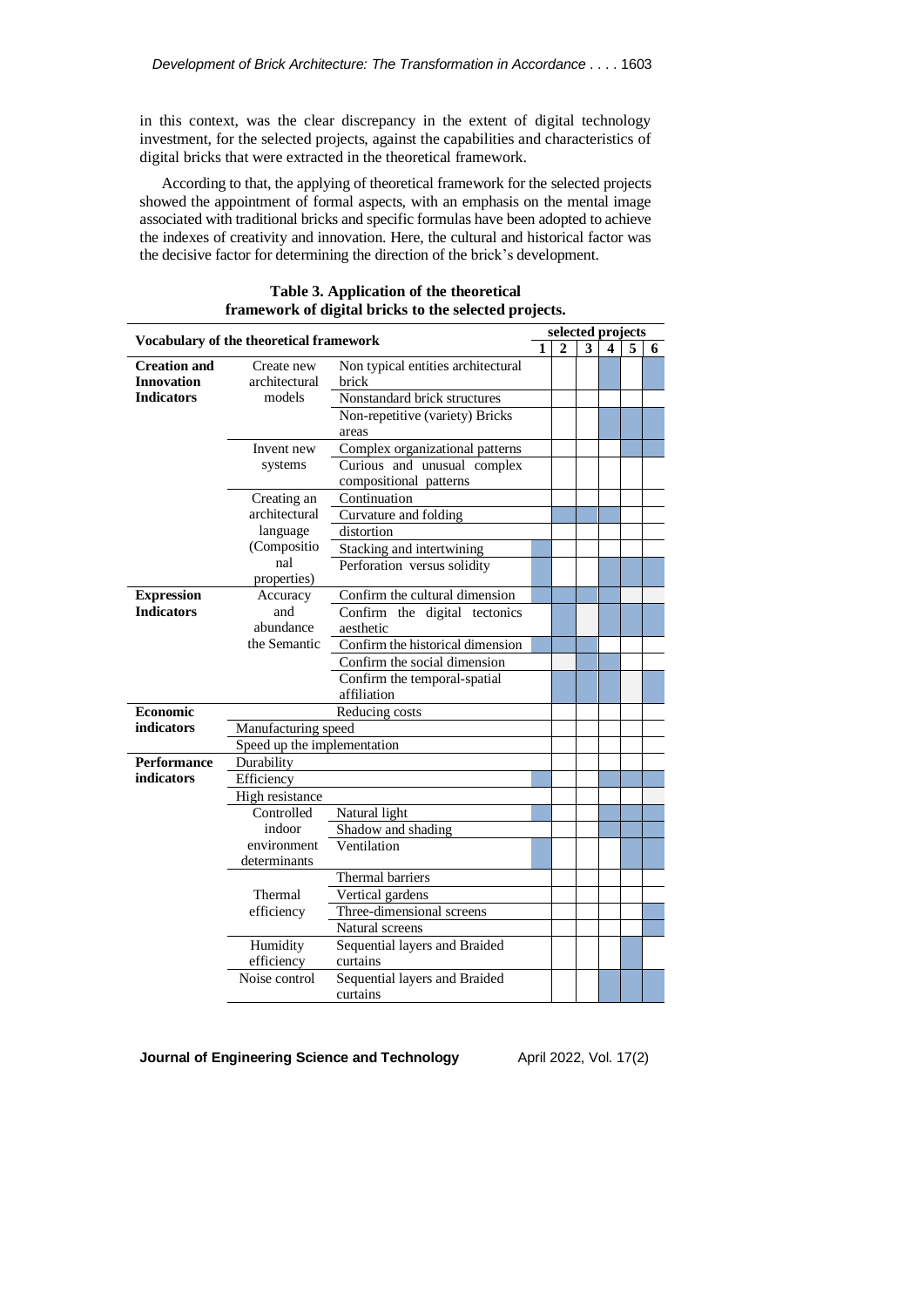|                     | Reducing waste production<br>Control of<br>Recycling waste<br>waste<br>production |  |  |  |
|---------------------|-----------------------------------------------------------------------------------|--|--|--|
| <b>Construction</b> | Innovational structural system                                                    |  |  |  |
| and service         | Raise Strength and durability                                                     |  |  |  |
| indicators          | Integration with services and hide them                                           |  |  |  |
|                     | Reducing the load of building components                                          |  |  |  |
|                     | Organization the load distribution                                                |  |  |  |

## **8.Conclusions:**

The results of applying the theoretical framework to the selected samples showed the effect of digital technology in activating the local brick material and raising the performance of contemporary architecture through a set of points represented by :

- The role of technology in architecture, today and in the future, goes beyond the role of the executor of architecture to draw its image and define its path. This influence extends to the relationship of architecture with its identity, affiliation and its relationship with heritage and traditional building methods.
- The digital technology had developed and impacted the traditional systems; this effect extended to the technique of implementation with brick and transformed the material to center of creativity in multiple levels.
- The behavioural transformations of digital bricks achieve new features that raised the quality, performance and efficiency of architecture.
- Automated operational transformations have changed the logic of building with bricks, achieving high levels of innovation, quality, accuracy and speed of implementation that transcendence traditional craftsmanship system.
- The evolution towards digital bricks in contemporary architecture has promoted a number of goals that enhance and develop the course of architecture at physical level and non-material level relates to the function, economic aspects, performance dimensions, implementation enhancement, sustainability, aesthetic dimension, and finally the dealing of architecture with its surroundings and environment
- In the detail aspect the direction towards digital development of brick in contemporary architecture has enhanced the opportunities for innovating and developing the characteristics and details, as heat gain, insulation, transmittance, optical properties, formation and aesthetics through important mechanisms which controls of pattern and the control of projections and silhouette gaps.
- These mechanisms lead to reduce energy consumption and control the impact of sound and pollution, which lead to achieving sustainability.

### References

1. Al-Haddad, T.; Gentry, T.R.; and Cavieres, A. (2011). Digitally augmented masonry: Application of digital technologies to the design and construction of unconventional masonry structures. *The North American Masonry Conference*, Masonry Society, Boulder. CO., 37-48.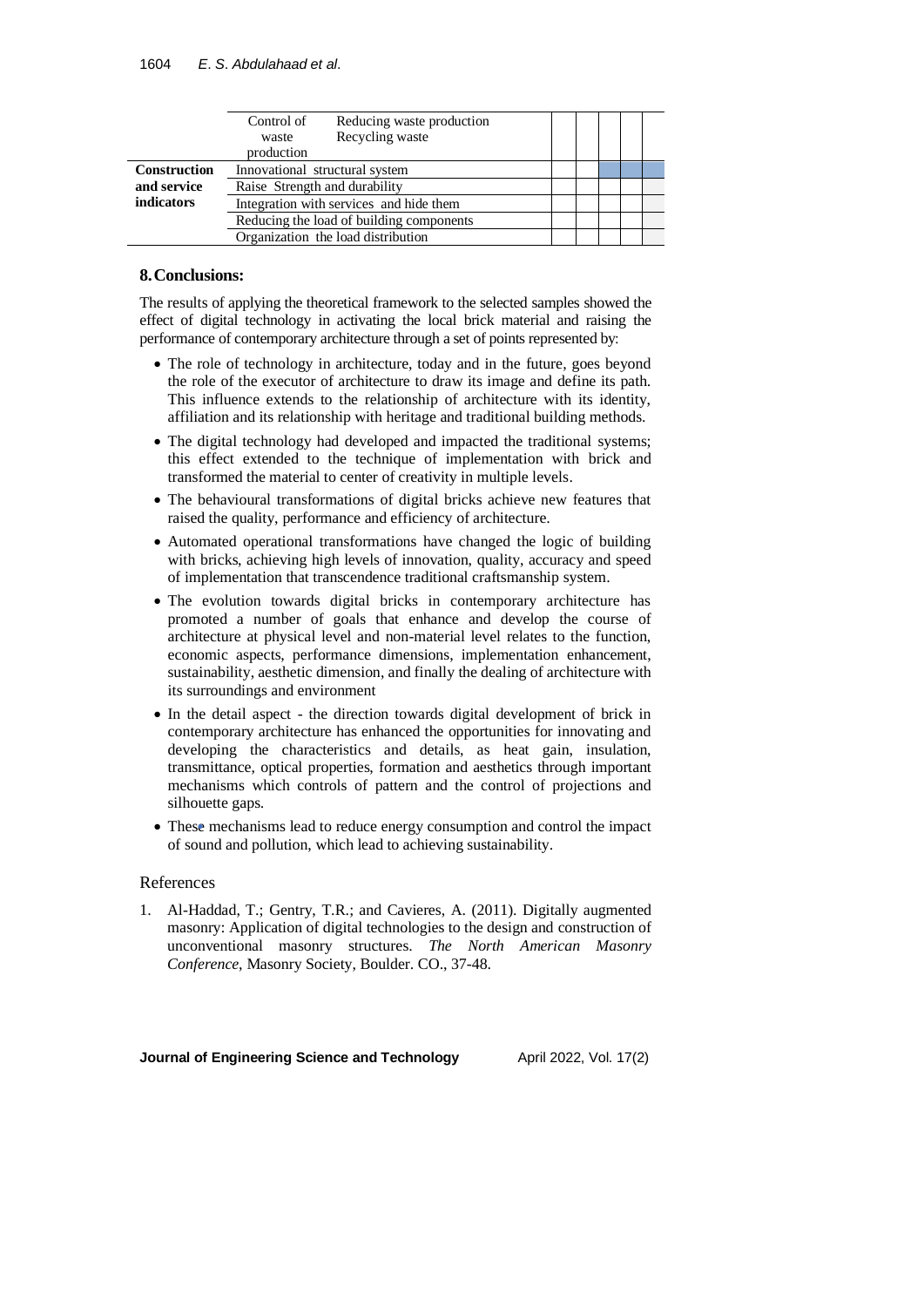- 2. Gentry, T.R. (2013). Digital tools for masonry design and construction. *Proceedings of the* 2013 *ARCC Architectural Research Conference*, Charlotte, North California, USA.
- 3. Yuan, P.F.; Zhang, M. and Han, L. (2013). Low-tech digital fabrication: Traditional brick as material in digital practice. In J. Zhang and C. Sun (eds.), Global Design and Local Materialization. *International Conference on Computer-Aided Architectural Design Futures*, Shanghai, China, 139-148.
- 4. Afsari, K.; Swarts, M.E. and Gentry, T.R. (2014). Integrated generative technique for interactive design of brickworks. *Journal of Information Technology in Construction*, 19, 225-247.
- 5. Imbern, M. (2014). (Re)Thinking the brick: Digital tectonic masonry systems. Rethinking comprehensive design: Speculative counterculture. *Proceedings of the* 19*th International Conference on Computer-Aided Architectural Design Research in Asia CAADRIA*. The Association for Computer-Aided Architectural Design Research in Asia (CAADRIA). Hong Kong, 211-220 **.**
- 6. Al-Fakih, A. (2018). Development of interlocking masonry bricks and its' structural behavior: A review paper. *IOP Conference Series: Earth and Environmental Science*, 140, 012127.
- 7. Engel, J.M.; Zhao, L.; Fan, Z.; Chen, J.; and Liu, C. (2004). Smart brick A low cost, modular wireless sensor for civil structure monitoring. *Proceedings of the International Conference on Computing*, *Communications and Control Technologies* (*CCCT* 2004), Texas, USA, 1-4.
- 8. Akyildiz, I.F.; Su, W.; Sankarasubramaniam, Y.; and Cayirci, E. (2002). A survey on sensor networks. IEEE Communications Magazine, 40(8). 102-114.
- 9. Willmann, J.; Gramazio, F.;Kohler, M.; and Langenberg, S. (2013). Digital by Material : Envisioning an extended performative materiality in the digital age of architecture. S. Brell-Çokcan et al. (eds.), Springer-Verlag.
- 10. Bonwetsch, T.; Kobel, D.; Gramazio, F.; and Kohler, M. (2006). The informed wall: Applying additive digital fabrication techniques on architecture. *Proceedings of the* 25*th Annual Conference of the Association for Computer-Aided Design in Architecture*, 489-456.
- 11. Soar, R. (1996). Additive manufacturing technologies for the construction industry. In Hopkinson, N.; Hague, R.J.M.; and Dickens, P.M.(Eds.). *Rapid manufacturing: An industrial revolution for the digital age*. John Wiley & Sons.
- 12. Villalon, R.; and Lobel, J. (2007). Materializaing design: Contemporary issues in the use of CAD/CAM technology in the architectural design and fabrication process. *Em'body'ing Virtual Architecture: The Third International Conference of the Arab Society for Computer Aided Architectural Design* (*ASCAAD* 2007), Alexandria, Egypt, 317-326.
- 13. Tarabieh, K.; Abdelmohsen, S.; Hassan, A.G.; El-Dabaa, R.B.; and Elghazi, Y.S. (2018). Parametric investigation of brick extrusion patterns using thermal simulation. *Proceedings of BSO* 2018: 4*th Building Simulation and Optimization Conference*, Cambridge, UK, 597-604.
- 14. Schumacher, P. (2011). *The autopoiesis of architecture*. Vol. I and II., Wiley **.**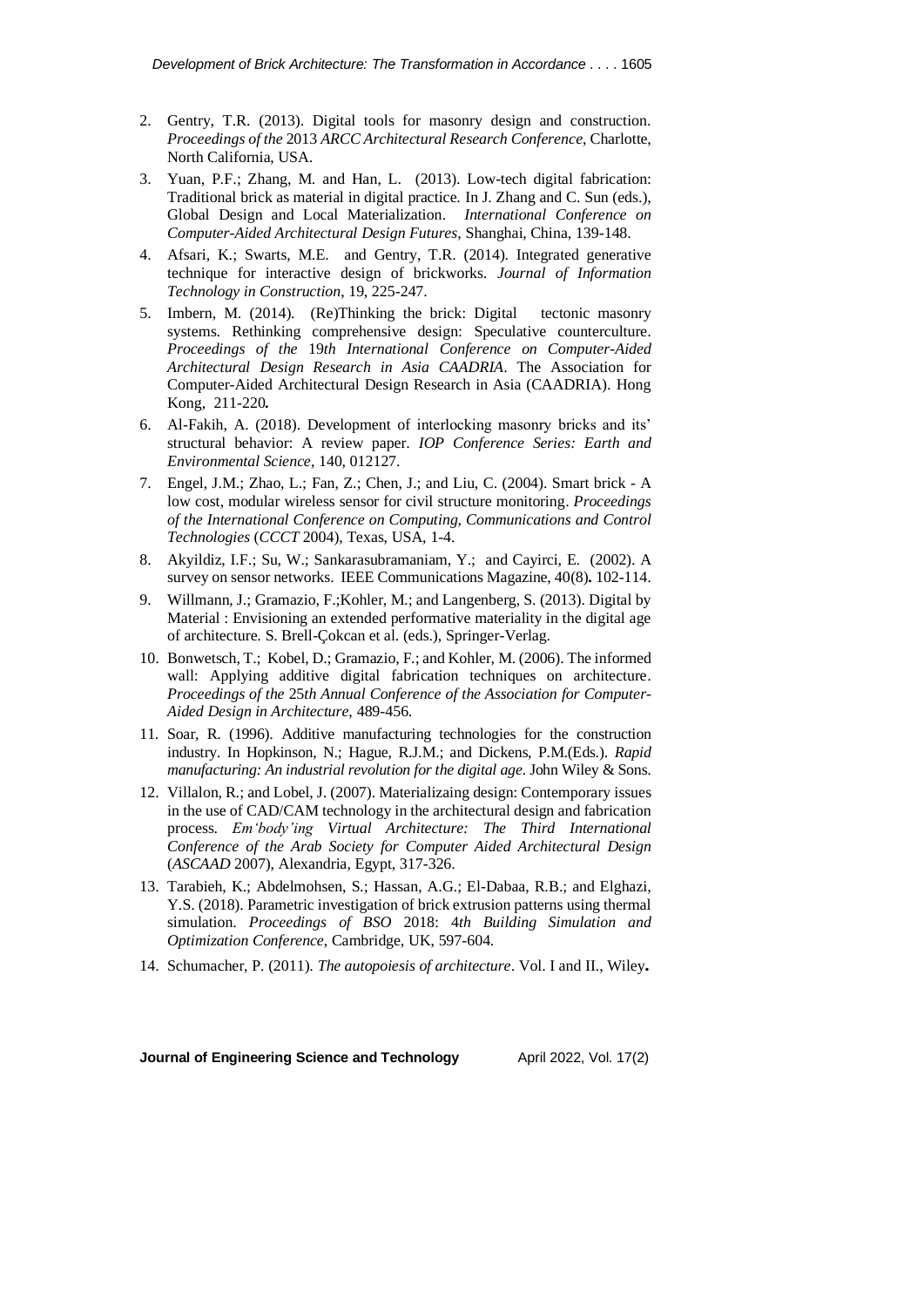- 15. Hirai, T. (2014). Functional gradient materials, in Processing of Ceramics, part 2. In Brook, R.J. (ed.), Materials science and technology: A comprehensive treatment, VCH Verlagsgesellschaft mbH,17B, 293-341 .
- 16. Mohamed, A.S.Y. (2017). Smart materials innovative technologies in architecture; Towards innovative design paradigm. *Energy Procedia*, 139-154.
- 17. Mollard, M. (2018). Termitary house in Da Nang, Vietnam by Tropical Space. Retrieved March 15, 2018, from <https://www.architectural-review.com/> awards/ar-house/termitary-house-in-da-nang-vietnam-by-tropical-space
- 18. Oki, H. (2018). Termitary house/Tropical space. Retrieved October 5, 2018, fro[m https://www.archdaily.com/594339/termitary-house-tropical-space/54d0](https://www.archdaily.com/594339/termitary-house-tropical-space/54d0%20655be58ece5c5e0004ac-24-jpg)  [655be58ece5c5e0004ac-24-jpg](https://www.archdaily.com/594339/termitary-house-tropical-space/54d0%20655be58ece5c5e0004ac-24-jpg)
- 19. Griffiths, A. (2018). [Undulating paving connects inside and outside spaces at](https://www.dezeen.com/2017/06/09/twisting-courtyard-house-grey-brick-paving-connects-internal-external-spaces-architecture-residential-beijing-china-arch-studio/)  [Twisting Courtyard house.](https://www.dezeen.com/2017/06/09/twisting-courtyard-house-grey-brick-paving-connects-internal-external-spaces-architecture-residential-beijing-china-arch-studio/) Retrieved May 10, 2018, from [https://www.](https://www/) Deze en.com/2017/06/09/twisting-courtyard-house-grey-brick-paving-connectsinternal-external-spaces-architecture-residential-beijing-china-arch-studio/
- 20. Qiang, W. (2018). Archstudio revamps traditional courtyard with a twisting brick floor design . Retrieved May 5, 2018, from https://www.designboom. com/architecture/archstudio-twisting-courtyard-beijing-06-12-2017/
- 21. Cacciuolo, C. (2018). Farshad Mehdizadeh architects + Ahmad Bathaei, Termeh Office commercial building, Iran (2015). Retrieved December 3, 2018, from [http://datalabaa.blogspot.com/2019/03/farshad-mehdizadeh](http://datalabaa.blogspot.com/2019/03/farshad-mehdizadeh-architects-ahmad.html)[architects-ahmad.html](http://datalabaa.blogspot.com/2019/03/farshad-mehdizadeh-architects-ahmad.html)
- 22. Castro, F. (2018) Termeh office commercial building/ Farshad Mehdizadeh architects + Ahmad Bathaei. Retrieved 19 May 2018 from https://www. archdaily.com/788959/termeh-office-commercial-building-farshad-mehdi zadeh-architects-plus-ahmad-bathaei?fbclid=IwAR0RwkvNbib5H8JvTmgr9 3hqFhFmhZZZZVTZ-QuLc1vNZUMKrgKIXJbopU4
- 23. Taghiof, P.; and Nasrabadi, F. (2018). Termeh Office Hamedan, Iran 2015. Retrieved May 3, 2018, from [https://www.architonic.com/en/project/ ahmad](https://www.architonic.com/en/project/%20ahmad-bathaei-farshad-mehdizade-architects-termeh-office/5104663)[bathaei-farshad-mehdizade-architects-termeh-office/5104663](https://www.architonic.com/en/project/%20ahmad-bathaei-farshad-mehdizade-architects-termeh-office/5104663)
- 24. Taghioff, P. and Hoorjandi-Photo. Termeh office. (2018). Ahmad Bathaei + Farshad Mehdizadeh architects. Retrieved March 10, 2018, from https://urba nnext.net/termeh-office/
- 25. Anagram Architects (2018). SAHRDC office building in new dehil. Retrieved March 8, 2018, fro[m https://www.designboom.com/architecture/anagram](https://www.designboom.com/architecture/anagram-architects-sahrdc/)[archit ects-sahrdc/](https://www.designboom.com/architecture/anagram-architects-sahrdc/)
- 26. South Asian Human Rights Documentation Centre / Anagram Architects ArchDaily (2010). Retrieved Mar 29, 2018, fro[m https://www.archdaily.](https://www.archdaily/)com/ 58519/south-asian-human-rights-documentation-centre-anagram-archi tects> ISSN 0719-8884
- 27. Wang, G. (2005). South Asian Human Rights Documentation Centre. Retrieved November 5, 2018, fro[m https://openscholarship.wustl.edu/cgi/viewcontent.](https://openscholarship.wustl.edu/cgi/viewcontent.%20cgi?referer=https://www.google.com/&httpsredir=1&article=1174&context=bcs)  [cgi?referer=https://www.google.com/&httpsredir=1&article=1174&context=bcs](https://openscholarship.wustl.edu/cgi/viewcontent.%20cgi?referer=https://www.google.com/&httpsredir=1&article=1174&context=bcs)
- 28. World-Architects (2017). South Asian Human Rights Documentation Centre. Retrieved October 1, 2018, from [https://www.world-architects.com/en/anagra](https://www.world-architects.com/en/anagra%20m-architects-new-delhi/project/south-asian-human-rights-documentation-centre)  [m-architects-new-delhi/project/south-asian-human-rights-documentation-centre](https://www.world-architects.com/en/anagra%20m-architects-new-delhi/project/south-asian-human-rights-documentation-centre)